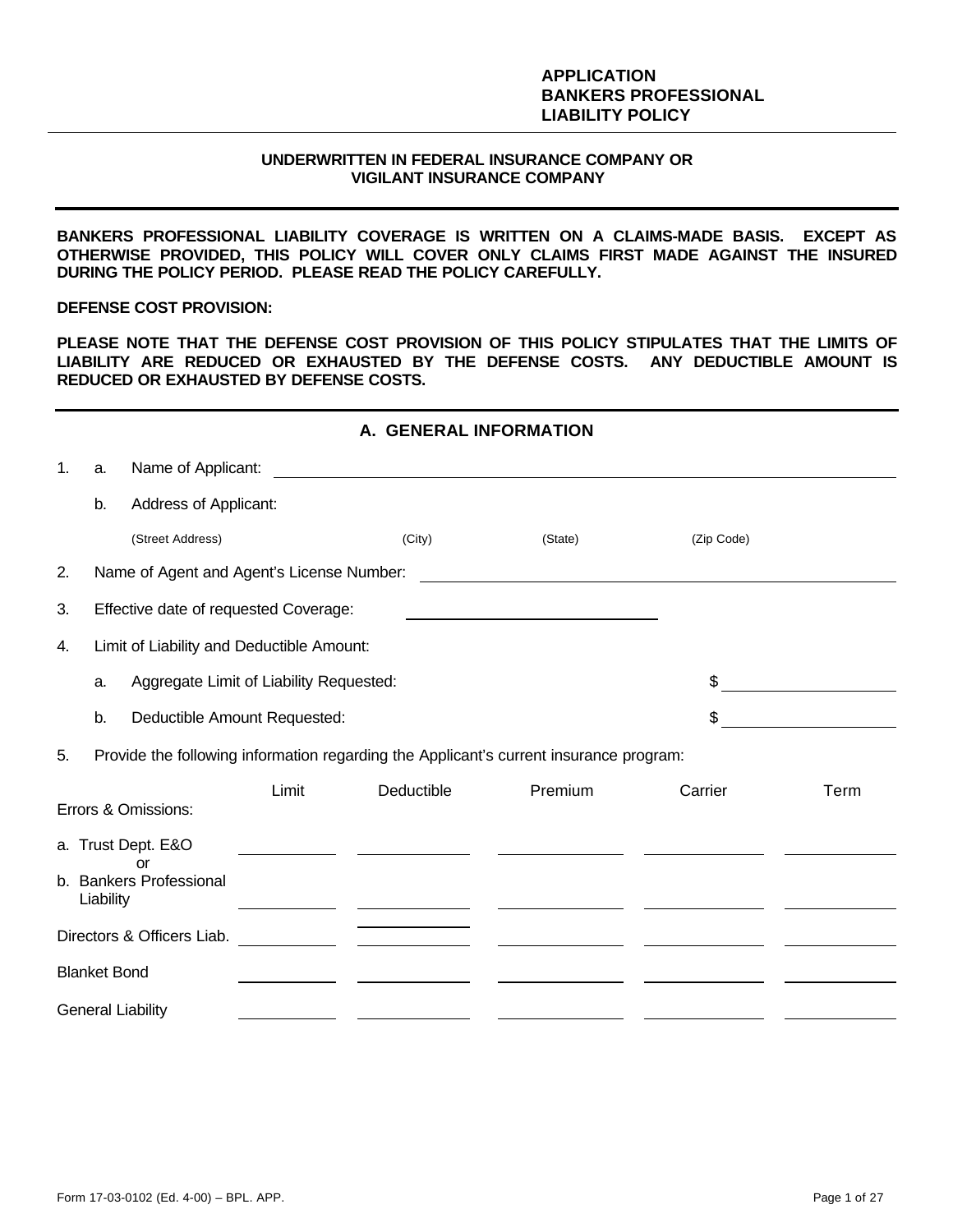# **B. SERVICES**

Is the Applicant or any of its Subsidiaries currently offering or planning to offer any of the following Financial Services?

| 1.  | <b>Trust Department Functions?</b><br>If yes, complete Supplemental Application A    | <b>YES</b>                             | <b>NO</b> |
|-----|--------------------------------------------------------------------------------------|----------------------------------------|-----------|
| 2.  | Data Processing Services?<br>If yes, complete Supplemental Application B             | <b>YES</b>                             | NO.       |
| 3.  | Insurance Agent/Agency?<br>If yes, complete Supplemental Application C               | <b>YES</b><br>$\blacksquare$           | <b>NO</b> |
| 4.  | Investment Adviser/Counselor/Manager?<br>If yes, complete Supplemental Application D | <b>YES</b>                             | <b>NO</b> |
| 5.  | Lending or Leasing Services?<br>If yes, complete Supplemental Application E          | <b>YES</b><br>$\blacksquare$           | <b>NO</b> |
| 6.  | Pension Fund Management?<br>If yes, complete Supplemental Application F              | <b>YES</b><br>$\overline{\phantom{a}}$ | <b>NO</b> |
| 7.  | <b>Proprietary Mutual Funds?</b><br>If yes, complete Supplemental Application G      | <b>YES</b><br>$\Box$                   | <b>NO</b> |
| 8.  | Real Estate Agency?<br>If yes, complete Supplemental Application H                   | <b>YES</b><br>$\blacksquare$           | <b>NO</b> |
| 9.  | Securities Broker/Dealer?<br>If yes, complete Supplemental Application I             | <b>YES</b><br>$\blacksquare$           | <b>NO</b> |
| 10. | <b>Wire Transfer Services?</b><br>If yes, complete Supplemental Application J        | <b>YES</b>                             | <b>NO</b> |
| 11. | <b>Other Financial Service?</b><br>If yes, complete Supplemental Application K       | <b>YES</b>                             | NO        |

## **C. AUDITING PRACTICES**

| 1. | a. | Provide the dates of the last regulatory examinations along with the name of the<br>examining agency for the Applicant and each subsidiary. (If necessary, attach<br>separate sheet).                                                               |     |     |
|----|----|-----------------------------------------------------------------------------------------------------------------------------------------------------------------------------------------------------------------------------------------------------|-----|-----|
|    |    | Dates of last examination:                                                                                                                                                                                                                          |     |     |
|    |    | Name of Examining Agency:                                                                                                                                                                                                                           |     |     |
|    | b. | Have all recommendations or criticisms of the last examination been complied with<br>as respects the Applicant and subsidiaries?                                                                                                                    | YES | NO. |
|    |    | If no, please provide, on a separate sheet, full details.                                                                                                                                                                                           |     |     |
| 2. |    | Has the Applicant or any subsidiary ever received a cease and desist order from any<br>regulatory agency or entered into any other type of written agreement with a regulatory<br>agency concerning the operation of the Applicant or subsidiaries? | YES | NO. |
|    |    | If yes, please provide, on a separate sheet, full details.                                                                                                                                                                                          |     |     |
| 3. |    | Does the Applicant have an Internal Audit Department?                                                                                                                                                                                               | YES | NO. |
|    |    | If yes, how many full-time employees are in the Internal Audit Department?                                                                                                                                                                          |     |     |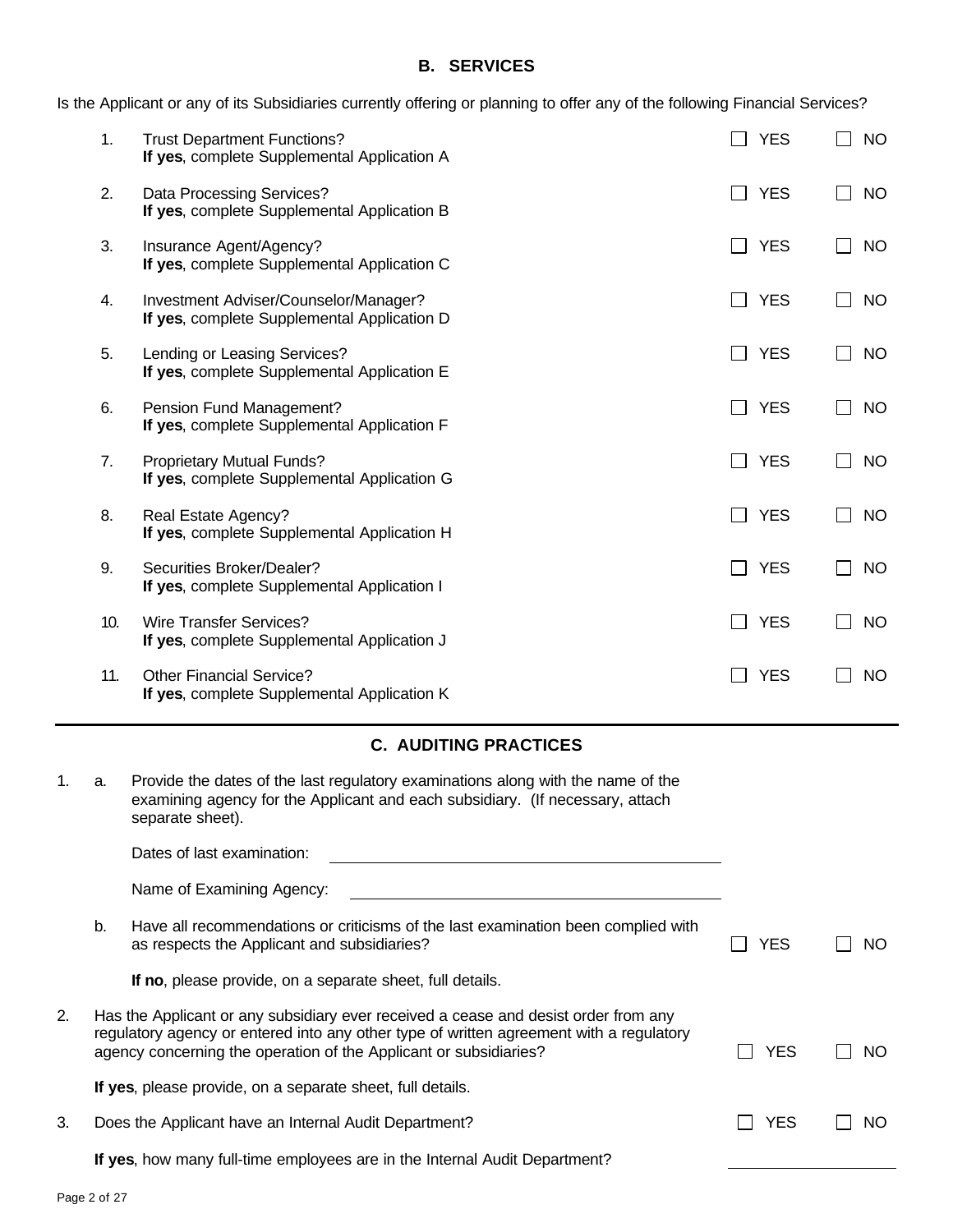| 4. |    | Does the Applicant have a Compliance Department?                                                                     |  | <b>YES</b> | <b>NO</b> |
|----|----|----------------------------------------------------------------------------------------------------------------------|--|------------|-----------|
|    |    | If yes, how many full-time employees are in the Compliance Department?                                               |  |            |           |
| 5. |    | How often does the Board of Directors review the following?                                                          |  |            |           |
|    | a. | Claim Activity:                                                                                                      |  |            |           |
|    | b. | Financial Statements of the Applicant:                                                                               |  |            |           |
|    | c. | Insurance Coverages:                                                                                                 |  |            |           |
|    | d. | <b>Investment Activities:</b>                                                                                        |  |            |           |
|    | е. | Threatened or Actual Litigation:                                                                                     |  |            |           |
| 6. | a. | Are there established procedures for handling complaints or<br>suits against the Applicant for errors and omissions? |  | <b>YES</b> | <b>NO</b> |
|    |    | If yes, please attach separate sheet describing procedures.                                                          |  |            |           |
|    | b. | Have there been any changes in these procedures in the past year?                                                    |  | <b>YES</b> | <b>NO</b> |
|    | c. | How often are these procedures reviewed and analyzed?                                                                |  |            |           |
|    | d. | Who is the senior person responsible for monitoring and assessing all such<br>complaints and suits?                  |  |            |           |
|    |    | Name of Officer:<br>Title:                                                                                           |  |            |           |
|    |    |                                                                                                                      |  |            |           |

# **D. PAST ACTIVITIES**

1. Has the Applicant, its subsidiaries or its Directors and Officers been involved in or have any knowledge of any fact or circumstance which may give rise to a claim under the proposed Policy involving the following:

| a. | Any antitrust, copyright, patent litigation or trademark infringement?                                                                  |                                                                                                                                                                                                                                                                                                                                                                                                                                                                                                                                                                                                                                                                                   | NO.                                                  |
|----|-----------------------------------------------------------------------------------------------------------------------------------------|-----------------------------------------------------------------------------------------------------------------------------------------------------------------------------------------------------------------------------------------------------------------------------------------------------------------------------------------------------------------------------------------------------------------------------------------------------------------------------------------------------------------------------------------------------------------------------------------------------------------------------------------------------------------------------------|------------------------------------------------------|
| b. | Any civil or criminal action or administrative proceeding involving a violation of any<br>federal or state security law or regulation?  |                                                                                                                                                                                                                                                                                                                                                                                                                                                                                                                                                                                                                                                                                   | NO.                                                  |
| c. | Any civil or criminal action or administrative proceeding involving a violation of any<br>federal or state antitrust or Fair Trade Law? |                                                                                                                                                                                                                                                                                                                                                                                                                                                                                                                                                                                                                                                                                   | NO.                                                  |
| d. | Any representative actions, class actions, or derivative suits?                                                                         |                                                                                                                                                                                                                                                                                                                                                                                                                                                                                                                                                                                                                                                                                   | NO.                                                  |
|    |                                                                                                                                         |                                                                                                                                                                                                                                                                                                                                                                                                                                                                                                                                                                                                                                                                                   |                                                      |
|    |                                                                                                                                         |                                                                                                                                                                                                                                                                                                                                                                                                                                                                                                                                                                                                                                                                                   | NO.                                                  |
|    |                                                                                                                                         | If yes to any of the above, please provide, on a separate sheet, full details.<br>Pertaining to Question 1, it is agreed that if the undersigned or any Director or<br>Officer proposed for this insurance has any knowledge of any such fact or<br>circumstance, any claim arising therefrom shall be excluded from coverage under<br>the proposed insurance.<br>Have there been during the past 5 years, or are there now pending, any suits, claims or<br>proceedings against the Applicant or any of its Subsidiaries, or any of their past or present<br>directors, officers, employees, or any predecessors in business that would be related to the<br>proposed insurance? | <b>YES</b><br><b>YES</b><br><b>YES</b><br>YES<br>YES |

**If yes**, please provide, on a separate sheet, full details.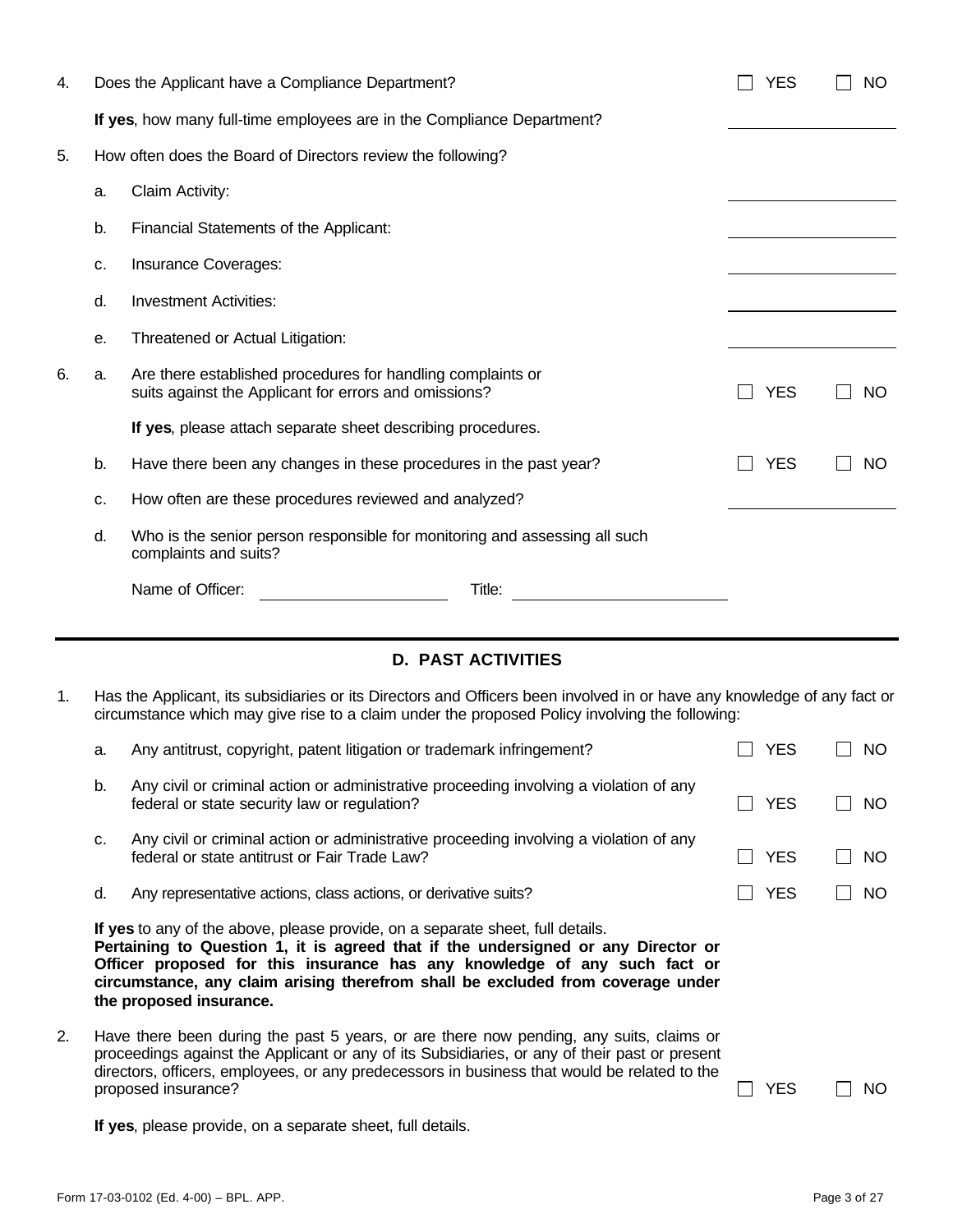**Pertaining to Question 2, it is agreed that any claim arising from such suits, claims or proceedings is excluded from the proposed coverage.**

3. Is the undersigned or any Director or Officer proposed for this insurance aware of any fact, circumstance, situation or wrongful act involving the Applicant, its Subsidiaries or the Directors or Officers of the Applicant or its Subsidiaries which he has reason to believe might result in any future claim which would fall within the scope of the proposed insurance?  $\Box$  YES  $\Box$  NO

| VE O<br>-5 | NΟ |
|------------|----|

**If yes**, please provide, on a separate sheet, full details.

**Pertaining to Question 3, it is agreed that if the undersigned or any Director or Officer proposed for this insurance is aware of any such fact, circumstance, situation or wrongful act, any claim subsequently arising therefrom shall be excluded from coverage under the proposed insurance.**

# **E. OTHER INFORMATION**

Please attach the following Applicant information with this completed APPLICATION:

- 1. Latest C.P.A. Management Letter and Response.
- 2. Latest Annual Report to Stockholders; including Audited Financial Statements.
- 3. Copies of all promotional material distributed in connection with each service offered.
- 4. Any Supplemental Application completed in conformance with Section B. SERVICES, including any specimen contract applicable to each service offered.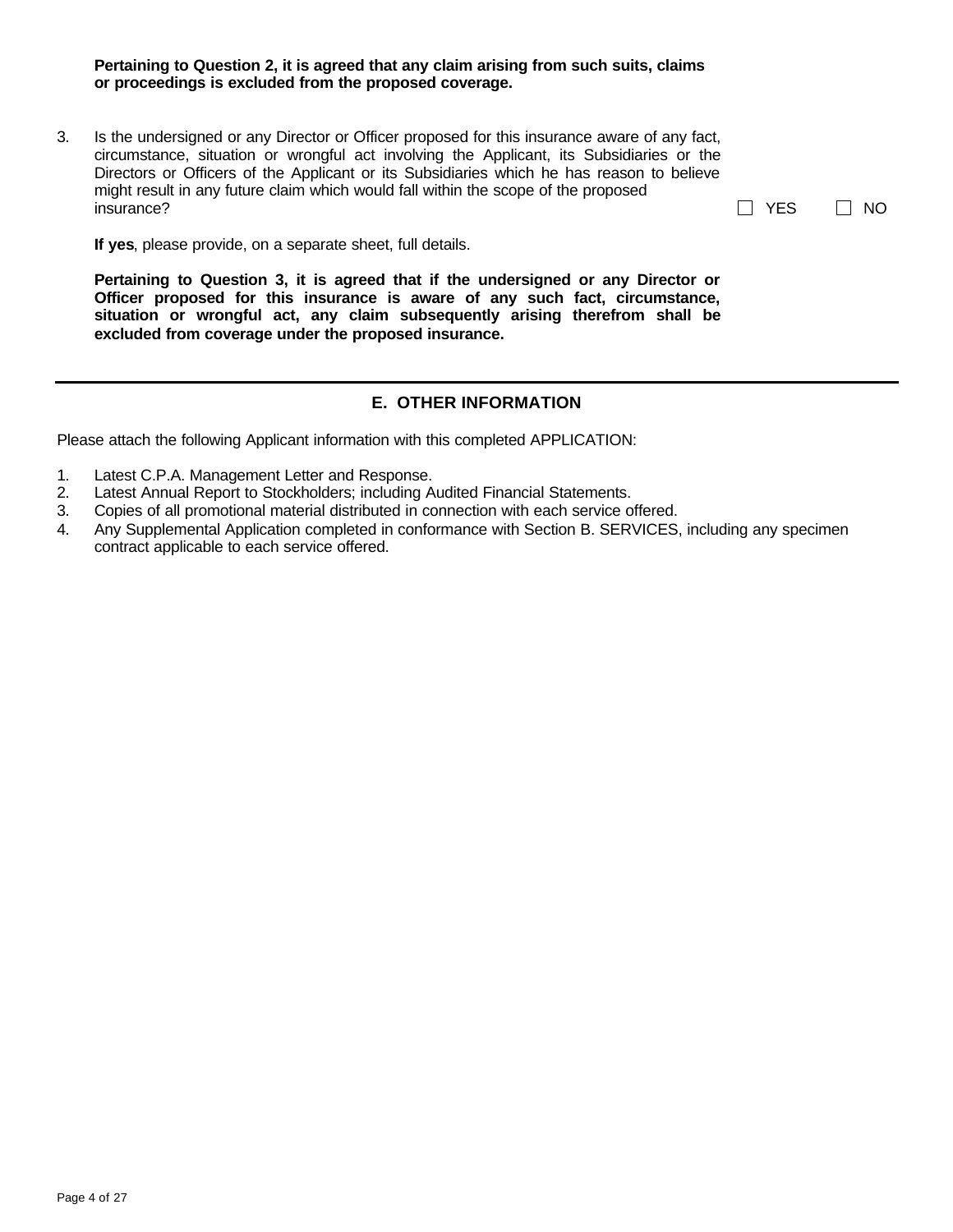The undersigned persons declare that to the best of their knowledge the statements set forth herein in all sections of the Application and in any attachments to this APPLICATION are true and correct, and that every reasonable effort has been made to obtain sufficient information from all persons proposed for the insurance to facilitate the proper and accurate completion of this APPLICATION. The undersigned further agree that, if between the date of this APPLICATION and the effective date of this Policy (1) any material change in the condition of the Applicant is discovered or (2) there is any material change in the answers to the questions contained herein, either of which would render this APPLICATION inaccurate or incomplete, notice of such change will be reported in writing to the Insurer immediately, and, if necessary, any outstanding quotation may be modified or withdrawn.

The signing of this APPLICATION does not bind the undersigned on behalf of the Applicant to purchase the insurance, but it is agreed by the Applicant and all persons proposed for this insurance that the particulars and statements contained in this APPLICATION and the attachments and materials submitted with this APPLICATION (which shall be retained on file by the Company and shall be deemed attached to the Policy, if insurance is provided, as if physically attached thereto) are true and correct and will be the basis of the Policy and will be considered as incorporated in and constituting a part of the Policy. It is further agreed by the Applicant, and all persons proposed for this insurance, that such particulars and statements are material to the decision to provide this insurance and that any Policy will be issued in reliance upon the truth of such particulars and statements.

PLEASE NOTE: ONLY DULY APPOINTED AGENTS OF THE COMPANY AND LICENSED BROKERS ARE AUTHORIZED TO SOLICIT APPLICATIONS FOR COVERAGE. AGENTS AND BROKERS ARE NOT AUTHORIZED TO BIND COVERAGE. NO COVERAGE SHALL BE PROVIDED UNLESS THE COMPANY ACCEPTS THE APPLICATION AND BINDS THE COVERAGE.

#### **False Information:**

**Any person who, knowingly and with intent to defraud any insurance company or other person, files an Application for insurance containing any false information, or conceals for the purpose of misleading, information concerning any fact material thereto, commits a fraudulent insurance act, which is a crime.**

**False Information (Florida Only):**

**Any person who, knowingly and with intent to injure, defraud, or deceive any insurer, files a statement of claim or an Application containing any false, incomplete, or misleading information, is guilty of a felony of the third degree.**

#### **False Information (Louisiana Only):**

**Any person who, knowingly and with intent to deceive any insurance company or other person, files an Application for insurance containing any false information, or conceals for the purpose of misleading, information concerning any fact material thereto, commits a fraudulent insurance act, which is a crime.**

#### **False Information (New York Only):**

**Any person who, knowingly and with intent to defraud any insurance company or other person, files an Application for insurance or statement of claim containing any materially false information, for the purpose of misleading, or conceals information concerning any material fact thereto commits a fraudulent insurance act, which is a crime, and shall also be subject to a civil penalty not to exceed five thousand dollars and the stated value of the claim for each such violation.**

#### **False Information (Pennsylvania Only):**

**Any person who, knowingly and with intent to defraud any insurance company or other person, files an Application for insurance or statement of claim containing any materially false information, or conceals for the purpose of misleading, information concerning any fact material thereto, commits a fraudulent insurance act, which is a crime, and subjects such person to criminal and civil penalties.**

#### **False Information (Oklahoma Only):**

**Any person, who knowingly, and with intent to injure, defraud or deceive any insurer, makes any claim for the proceeds of an insurance policy containing any false, incomplete or misleading information is guilty of a felony.**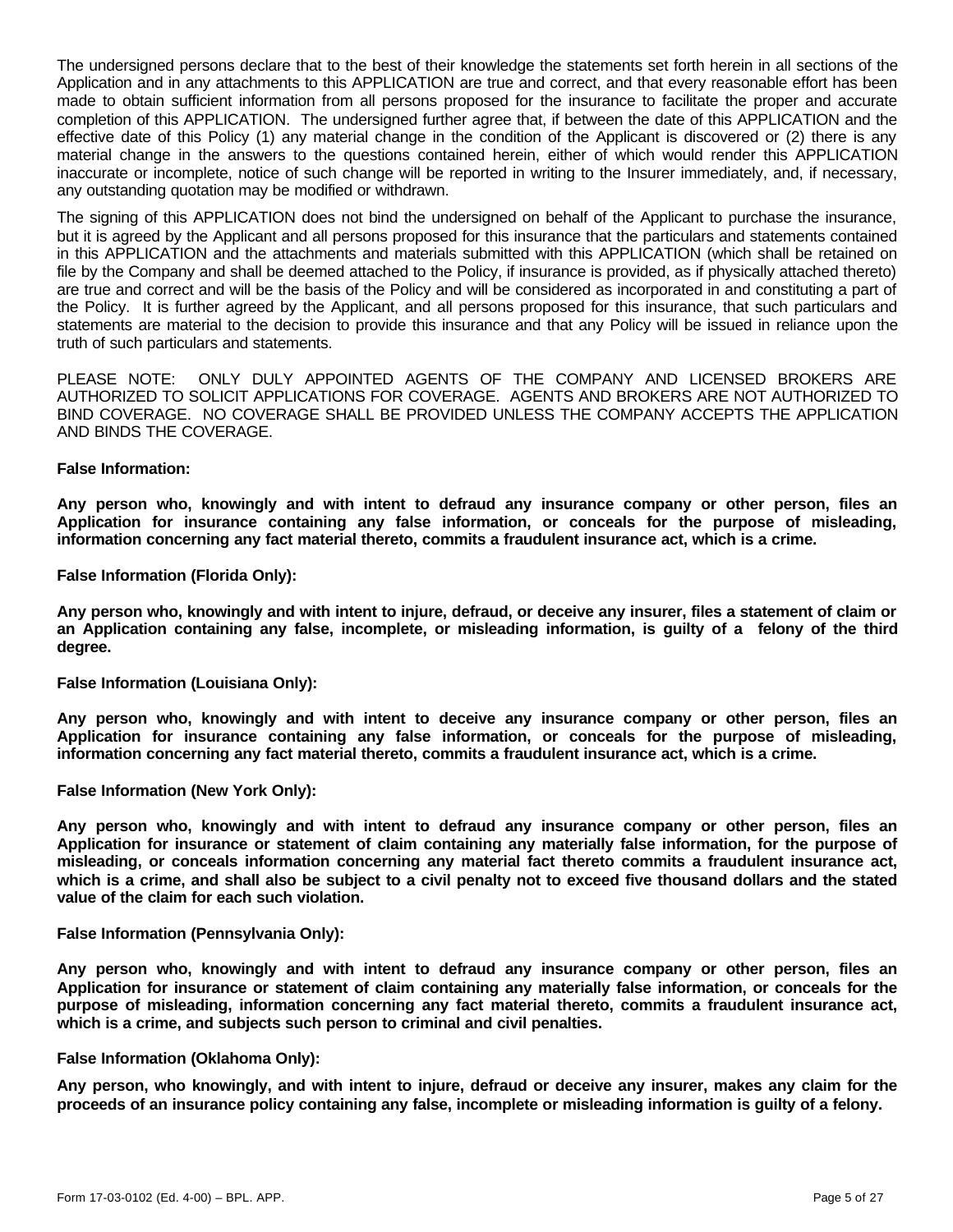**False Information (Oregon Only):**

**Any person who, knowingly and with intent to defraud any insurance company or other person, files an Application for insurance containing any false information, or conceals for the purpose of misleading, information containing any material fact thereto, may be guilty of fraud.**

**Company** 

(or other Senior Officer if the Chief Executive Officer is also the Chairman, Board of Directors)

Signature of Chief Executive Officer Signature of Chairman, Board of Directors

Date

A policy cannot be issued unless the APPLICATION is properly signed and dated by the Chief Executive Officer (or other senior officer if the Chief Executive Officer is also the Chairman, Board of Directors) and the Chairman, Board of Directors.

**Note:** This APPLICATION and all attachments shall be treated in strictest confidence.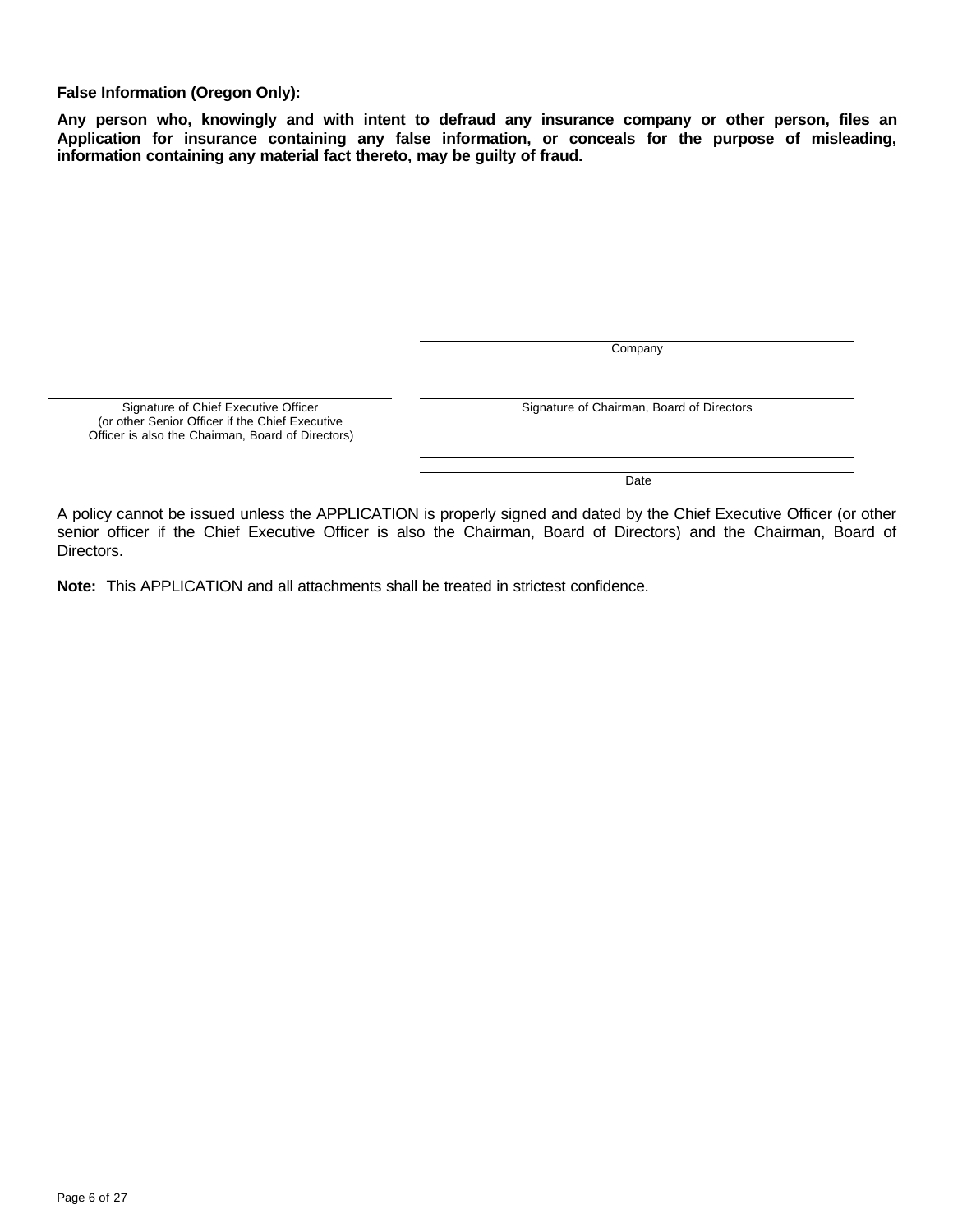#### **SUPPLEMENTAL APPLICATION PART A BANKERS PROFESSIONAL LIABILITY POLICY**

# **A. TRUST DEPARTMENT FUNCTIONS**

Name of Applicant: Name of Agent and Agent's License Number:

Year Trust Department functions established or purchased: \_\_\_\_\_\_\_\_\_\_\_\_\_\_\_\_\_\_\_\_\_\_

## **Section I – Asset Distribution**

1. With respect to all accounts in the Trust Department, please provide the following (include consolidated information for the Applicant and all subsidiaries):

|                                                          | No. of<br><b>Accounts</b> | <b>Market Value</b><br>of Assets<br>(in Thousands) | Managed /<br><b>Discretionary</b> | <b>Advisory /</b><br>Non-<br><b>Discretionary</b> | <b>Custodial</b> |
|----------------------------------------------------------|---------------------------|----------------------------------------------------|-----------------------------------|---------------------------------------------------|------------------|
| Individual Accounts Trusts,<br>Estates (excluding ERISA) |                           | $\frac{1}{2}$                                      | $\%$                              | $\%$                                              | $\%$             |
| <b>ERISA Accounts:</b>                                   |                           |                                                    |                                   |                                                   |                  |
| HR-10 and IRA Plans<br>Non-ERISA Pension                 |                           | \$                                                 | $\%$                              | $\%$                                              | $\%$             |
| Plans                                                    |                           | \$                                                 | $\%$                              | $\%$                                              | $\%$             |
| Other Institutional                                      |                           | \$                                                 | $\%$                              | $\%$                                              | $\%$             |
| Other                                                    |                           | \$                                                 | $\%$                              | $\frac{0}{0}$                                     | $\%$             |
| <b>TOTAL</b>                                             |                           | \$                                                 | $\%$                              | $\%$                                              | $\frac{0}{0}$    |
| Corporate Trust:                                         |                           |                                                    |                                   |                                                   |                  |
| <b>Trustee under Bond</b>                                |                           |                                                    |                                   |                                                   |                  |
| Indenture<br><b>Fiscal Agent</b>                         |                           | \$                                                 | $\%$<br>$\%$                      | $\%$<br>$\%$                                      | $\%$<br>$\%$     |
| Sinking Fund Agent                                       |                           |                                                    | $\%$                              | $\%$                                              | $\%$             |
| <b>Escrow Agent</b>                                      |                           |                                                    | $\%$                              | $\%$                                              | $\%$             |
| <b>Transfer Agent</b>                                    |                           | \$                                                 | $\%$                              | $\%$                                              | $\%$             |
| Registrar                                                |                           | \$                                                 | $\%$                              | $\%$                                              | $\%$             |
| <b>Dividend Disbursing</b>                               |                           |                                                    |                                   |                                                   |                  |
| Agent                                                    |                           | \$                                                 | $\%$                              | $\%$                                              | $\%$             |
| All Other                                                |                           | \$                                                 | $\%$                              | $\%$                                              | $\%$             |
| <b>TOTAL</b>                                             |                           | \$                                                 | $\%$                              | $\%$                                              | $\frac{0}{0}$    |
| <b>Mutual Funds:</b>                                     |                           |                                                    |                                   |                                                   |                  |
| Custodian                                                |                           | \$                                                 | $\%$                              | $\%$                                              | $\%$             |
| <b>Transfer Agent</b>                                    |                           | \$                                                 | $\%$                              | $\%$                                              | $\%$             |
| Registrar<br><b>Dividend Disbursing</b>                  |                           | \$                                                 | $\%$                              | $\%$                                              | $\%$             |
| Agent                                                    |                           | \$                                                 | $\%$                              | $\%$                                              | $\%$             |
| All Other                                                |                           | \$                                                 | $\%$                              | $\%$                                              | $\frac{0}{0}$    |
| <b>TOTAL</b>                                             |                           | \$                                                 | $\%$                              | %                                                 | $\%$             |

Form 17-03-0102 (Ed. 4-00) – BPL. APP. Page 7 of 27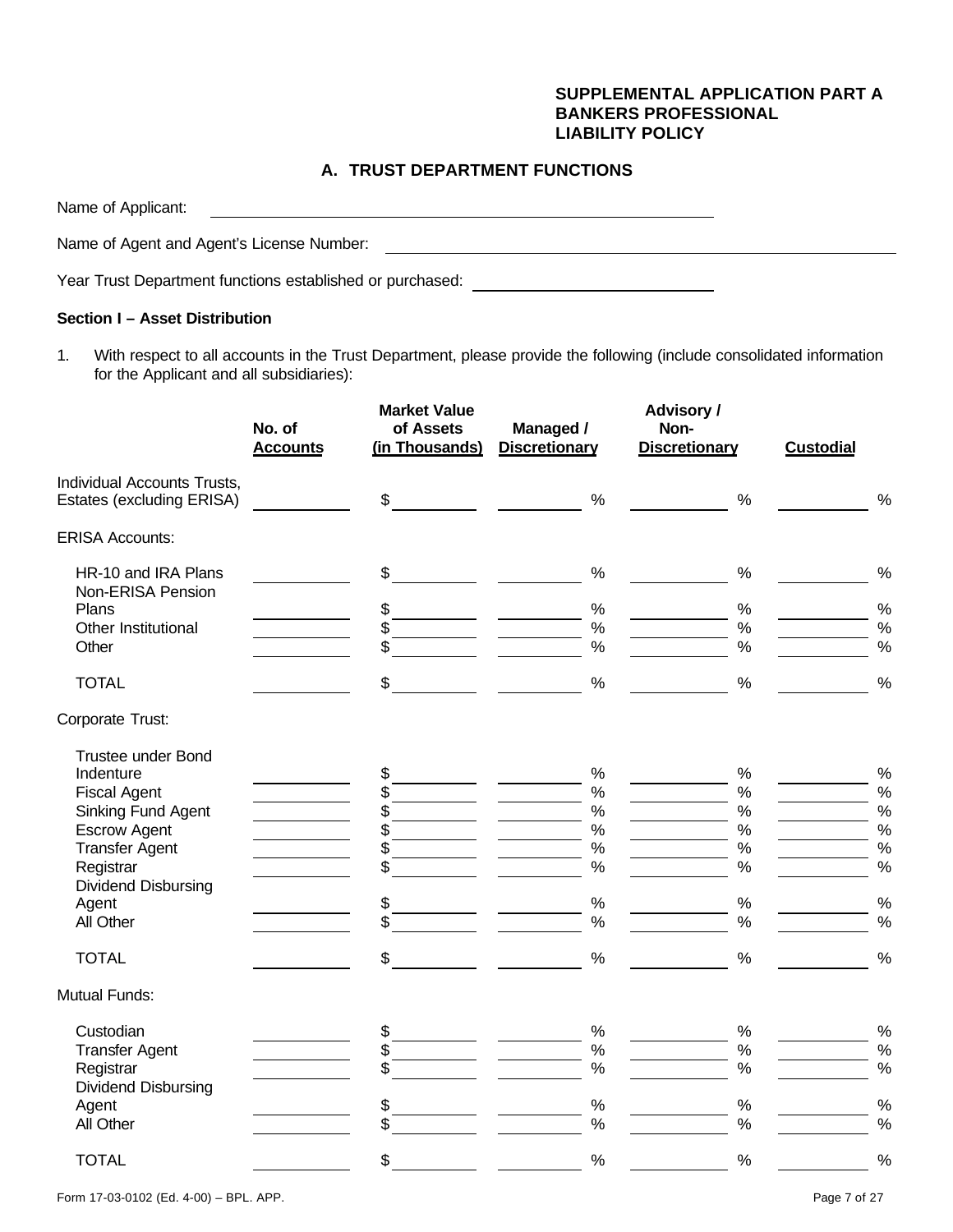2. For each Common Trust Fund that the Applicant sponsors, provide the following:

|    |                                                    | <b>Name</b>                                                                                                                                                                                                                                                                                                                                                             | <b>Fund</b><br>Objective                                                                                                                                                                                                                                                                                                                                             | <b>Most Recent</b><br><b>Market Value Assets</b> |                                                                                                                                          | <b>Most Recent</b><br><b>Book Value Assets</b>                                                                                 |
|----|----------------------------------------------------|-------------------------------------------------------------------------------------------------------------------------------------------------------------------------------------------------------------------------------------------------------------------------------------------------------------------------------------------------------------------------|----------------------------------------------------------------------------------------------------------------------------------------------------------------------------------------------------------------------------------------------------------------------------------------------------------------------------------------------------------------------|--------------------------------------------------|------------------------------------------------------------------------------------------------------------------------------------------|--------------------------------------------------------------------------------------------------------------------------------|
|    |                                                    |                                                                                                                                                                                                                                                                                                                                                                         | <u> 1980 - Johann Barn, mars ann an t-Amhain Aonaich an t-Aonaich an t-Aonaich ann an t-Aonaich ann an t-Aonaich</u><br><u> 1989 - Johann Barn, mars eta bainar eta bainar eta baina eta baina eta baina eta baina eta baina eta baina e</u><br><u> 1980 - Johann Barn, mars ann an t-Amhain Aonaich an t-Aonaich an t-Aonaich ann an t-Aonaich ann an t-Aonaich</u> | \$<br>\$<br>\$<br>\$<br>\$                       | 88888                                                                                                                                    | <u> 1980 - Johann Barnett, fransk politik (</u>                                                                                |
|    | <b>TOTAL</b>                                       |                                                                                                                                                                                                                                                                                                                                                                         |                                                                                                                                                                                                                                                                                                                                                                      | \$                                               | \$                                                                                                                                       |                                                                                                                                |
| 3. |                                                    | <b>Trust Accounts:</b>                                                                                                                                                                                                                                                                                                                                                  |                                                                                                                                                                                                                                                                                                                                                                      |                                                  |                                                                                                                                          |                                                                                                                                |
|    | a.<br>b.<br>c.                                     | Asset value of Largest Managed/Discretionary account:<br>Asset value of Largest Non-Discretionary account:<br>Asset value of Largest Custodial account:                                                                                                                                                                                                                 |                                                                                                                                                                                                                                                                                                                                                                      | \$<br>\$                                         |                                                                                                                                          |                                                                                                                                |
|    |                                                    | Section II - Securities Processing and Investments                                                                                                                                                                                                                                                                                                                      |                                                                                                                                                                                                                                                                                                                                                                      |                                                  |                                                                                                                                          |                                                                                                                                |
| 1. | a.                                                 | Please provide, on a separate sheet, full details describing and naming the trust<br>accounting system(s) in use (if different systems are in use at different<br>subsidiaries, so indicate).                                                                                                                                                                           |                                                                                                                                                                                                                                                                                                                                                                      |                                                  |                                                                                                                                          |                                                                                                                                |
|    | b.                                                 | Provide the installation date(s) of the current trust accounting system(s):                                                                                                                                                                                                                                                                                             |                                                                                                                                                                                                                                                                                                                                                                      |                                                  |                                                                                                                                          |                                                                                                                                |
|    | c.                                                 | Does the Applicant plan to install a new trust accounting<br>system in the next 18 months?                                                                                                                                                                                                                                                                              |                                                                                                                                                                                                                                                                                                                                                                      |                                                  | <b>YES</b>                                                                                                                               | <b>NO</b>                                                                                                                      |
| 2. |                                                    | Does the Applicant perform management or advisory functions with respect to:                                                                                                                                                                                                                                                                                            |                                                                                                                                                                                                                                                                                                                                                                      |                                                  |                                                                                                                                          |                                                                                                                                |
|    |                                                    |                                                                                                                                                                                                                                                                                                                                                                         | <b>Total Value of Assets</b>                                                                                                                                                                                                                                                                                                                                         |                                                  |                                                                                                                                          |                                                                                                                                |
|    | a.<br>b.<br>c.<br>d.<br>е.<br>f.                   | Closely-held Businesses?<br>Farms and Ranches?<br><b>Other Real Estate?</b><br>Mergers, Acquisitions, or<br>Takeovers?<br>Oil, Gas, or Other Mineral Leases?<br>Timber Interests?                                                                                                                                                                                       | \$<br>\$<br>\$<br>\$<br>\$<br>\$                                                                                                                                                                                                                                                                                                                                     |                                                  |                                                                                                                                          |                                                                                                                                |
|    |                                                    | If yes, please provide, on a separate sheet, the policies and procedures which govern each activity.                                                                                                                                                                                                                                                                    |                                                                                                                                                                                                                                                                                                                                                                      |                                                  |                                                                                                                                          |                                                                                                                                |
| 3. |                                                    | Does the Applicant's investment division recommend or provide any of the following specialty investments:                                                                                                                                                                                                                                                               |                                                                                                                                                                                                                                                                                                                                                                      |                                                  |                                                                                                                                          |                                                                                                                                |
|    | а.<br>b.<br>c.<br>d.<br>е.<br>f.<br>g.<br>h.<br>۱. | <b>Below Investment Grade Bonds?</b><br><b>Cattle Trusts or Ventures?</b><br>Commodity or Other Futures?<br>Precious Metals?<br>Mortgages, Mortgage Pools, or Other Mortgage-Backed Securities?<br>Oil/Gas Leases or Investments?<br><b>Covered Call Options?</b><br><b>Option Contracts or Futures?</b><br><b>General Limited Partnerships?</b><br><b>Real Estate?</b> |                                                                                                                                                                                                                                                                                                                                                                      |                                                  | <b>YES</b><br><b>YES</b><br><b>YES</b><br><b>YES</b><br><b>YES</b><br><b>YES</b><br><b>YES</b><br><b>YES</b><br><b>YES</b><br><b>YES</b> | <b>NO</b><br><b>NO</b><br><b>NO</b><br><b>NO</b><br><b>NO</b><br><b>NO</b><br><b>NO</b><br><b>NO</b><br><b>NO</b><br><b>NO</b> |

- k. Poreign Securities (Domestic Exchange)? Noting the securities in the securities of the South of the South o
- l. International Securities (Non-Domestic Stock Exchange)? YES NO
- m. Over-the-Counter Securities? The Counter Securities?
- n. Restricted Securities? No was a set of the second was a set of the second was a set of the second was a set of the second was a set of the second was a set of the second was a set of the second was a set of the second w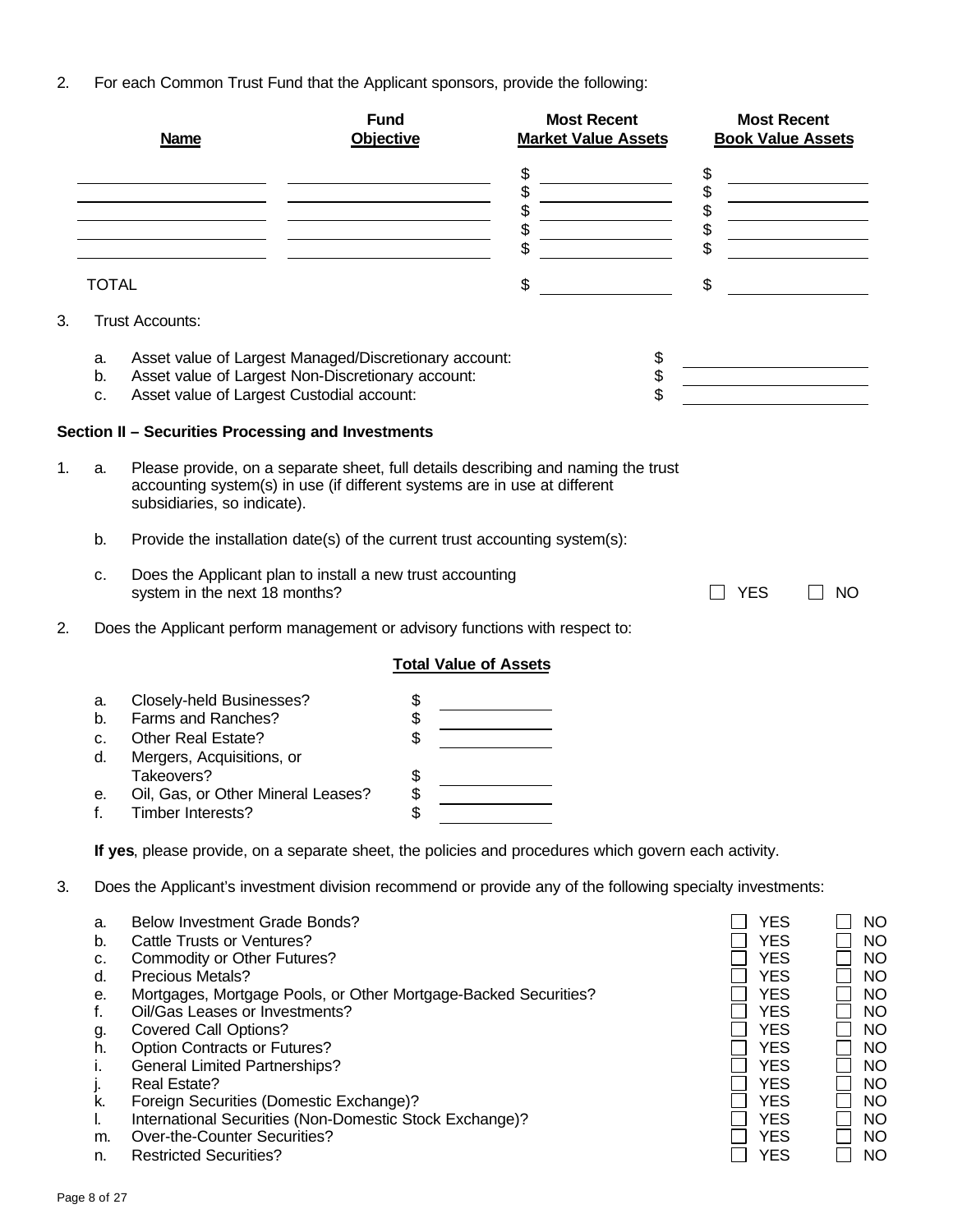**If yes**, please provide, on a separate sheet, the policies and procedures which govern each specific investment area.

| 4. |     |                          | Does the Applicant have an approved list of securities in which<br>assets held by the Trust Department may be invested?                                                                                                                                                                                                |                                                                                         |                   | <b>YES</b> |           | NO        |
|----|-----|--------------------------|------------------------------------------------------------------------------------------------------------------------------------------------------------------------------------------------------------------------------------------------------------------------------------------------------------------------|-----------------------------------------------------------------------------------------|-------------------|------------|-----------|-----------|
| 5. | a.  |                          | Does the Applicant enter into any repurchase/reverse repurchase agreements,<br>securities lending agreements, and/or other similar type of transactions that involve<br>the assets of any trust, investment management, or custodial account?                                                                          |                                                                                         | $\blacksquare$    | <b>YES</b> |           | <b>NO</b> |
|    | b.  |                          | If yes, does the Trust Department obtain the clients' written<br>authorization to enter into these transactions?                                                                                                                                                                                                       |                                                                                         |                   | <b>YES</b> |           | <b>NO</b> |
|    | c.  |                          | If the answer to 5.a. above is yes, please attach the following?                                                                                                                                                                                                                                                       |                                                                                         |                   |            |           |           |
|    |     | (1)<br>(2)<br>(3)<br>(4) | The Applicant's policies for approval of transactions.<br>Procedures for approving Broker/Dealers and other institutions.<br>A list of dollar amounts outstanding and the name(s) of the Broker/Dealer(s) or other institution(s).<br>The procedures used to monitor and account for collateral in these transactions. |                                                                                         |                   |            |           |           |
| 6. | a.  |                          | Do the Applicant's commercial departments underwrite or<br>participate in the underwriting of debt securities?                                                                                                                                                                                                         |                                                                                         |                   | <b>YES</b> |           | <b>NO</b> |
|    | b.  |                          | Does the Trust Department serve as trustee for any debt securities underwritten by<br>the Applicant's commercial departments?                                                                                                                                                                                          |                                                                                         |                   | <b>YES</b> | <b>NO</b> |           |
|    |     |                          | If yes, please provide the following:                                                                                                                                                                                                                                                                                  |                                                                                         |                   |            |           |           |
|    | (1) |                          | Number of issues:                                                                                                                                                                                                                                                                                                      |                                                                                         |                   |            |           |           |
|    | (2) |                          | Total amount of debt outstanding:                                                                                                                                                                                                                                                                                      |                                                                                         | \$                |            |           |           |
|    | с.  |                          | Does the Applicant serve as trustee for any debt underwritten by other institutions and issued by any:                                                                                                                                                                                                                 |                                                                                         |                   |            |           |           |
|    |     |                          | (1) governmental or quasi-governmental entity?                                                                                                                                                                                                                                                                         |                                                                                         |                   | <b>YES</b> |           | <b>NO</b> |
|    |     |                          | (2) Private or public corporation?                                                                                                                                                                                                                                                                                     |                                                                                         |                   | <b>YES</b> |           | <b>NO</b> |
|    |     |                          | If yes is indicated in response to either of these questions, complete the following section:                                                                                                                                                                                                                          |                                                                                         |                   |            |           |           |
|    |     |                          |                                                                                                                                                                                                                                                                                                                        | <b>Governmental or</b><br><b>Quasi-Governmental Entity</b><br><b>Public Corporation</b> | <b>Private or</b> |            |           |           |
|    |     | (1)                      | Number of issues:                                                                                                                                                                                                                                                                                                      |                                                                                         |                   |            |           |           |
|    |     | (2)                      | Total amount of debt outstanding:                                                                                                                                                                                                                                                                                      | \$                                                                                      | \$                |            |           |           |
|    |     | (3)                      | Number of issues rated by<br>Moody's or Standard & Poor's                                                                                                                                                                                                                                                              |                                                                                         |                   |            |           |           |
|    |     | (4)                      | Number of issues in default:                                                                                                                                                                                                                                                                                           |                                                                                         |                   |            |           |           |
|    |     | (5)                      | Amount of debt outstanding<br>for issues in default:                                                                                                                                                                                                                                                                   | S                                                                                       | S.                |            |           |           |
|    |     | (6)                      | Number of issues supported by a letter<br>of credit, credit line, or some other form<br>of credit support:                                                                                                                                                                                                             |                                                                                         |                   |            |           |           |
|    |     |                          | If this support is provided by Applicant<br>or an affiliate, please indicate:                                                                                                                                                                                                                                          |                                                                                         |                   |            |           |           |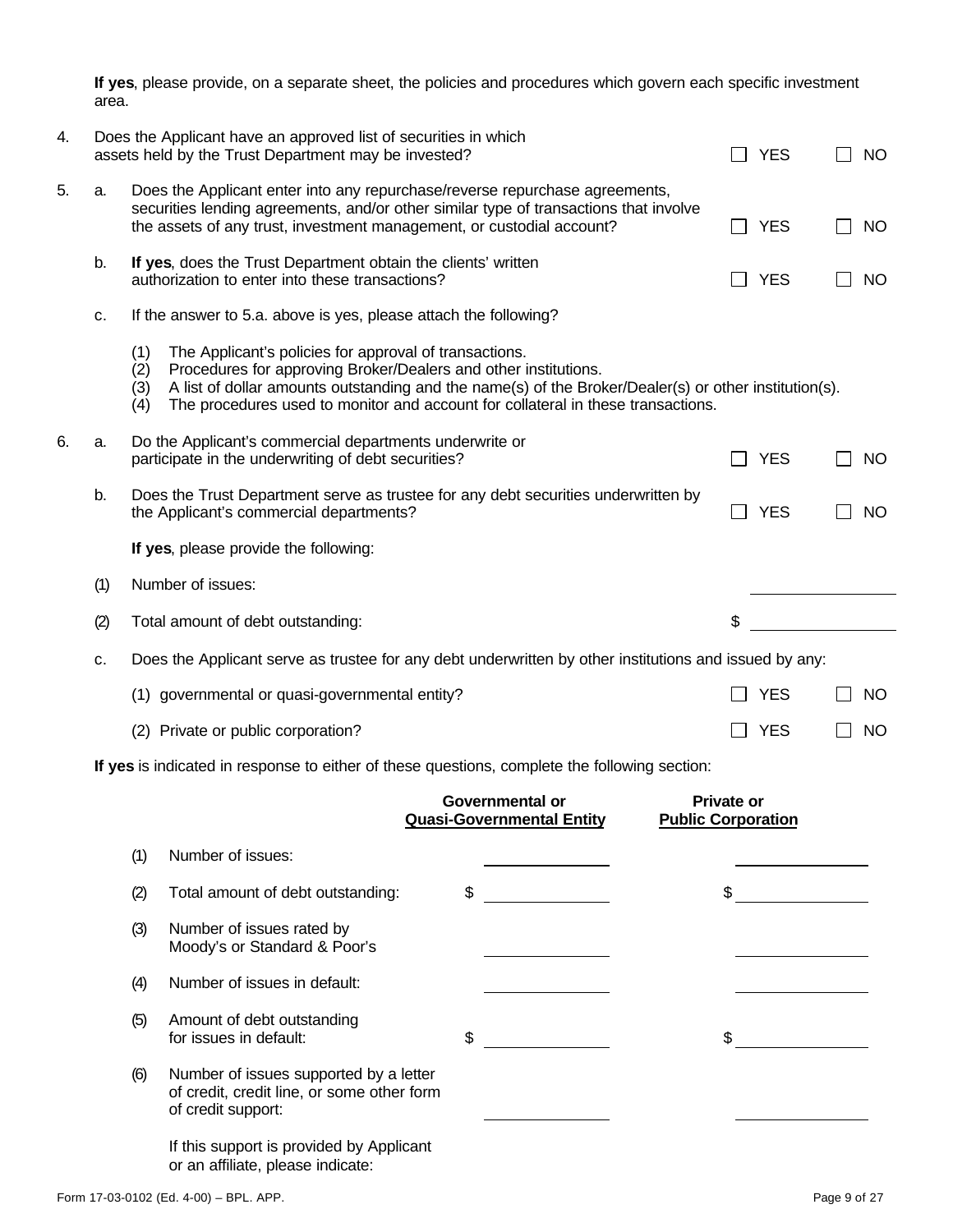|    |    |     | (a) Total number of issues:                                                                                                                                                                                    |            |           |
|----|----|-----|----------------------------------------------------------------------------------------------------------------------------------------------------------------------------------------------------------------|------------|-----------|
|    |    |     | (b) Total amount of debt outstanding:                                                                                                                                                                          | \$<br>S    |           |
|    |    | (7) | Number of issues backed by municipal<br>bond or financial guaranty insurance:                                                                                                                                  |            |           |
|    |    | (8) | Number of issues backed by federally<br>guaranteed mortgages:                                                                                                                                                  | N/A        |           |
|    |    | (9) | Number of multi-family housing issues<br>backed by municipal bond insurance:                                                                                                                                   | N/A        |           |
|    | d. |     | Does the Applicant have a special unit to administer<br>accounts where it is acting as trustee for debt securities?                                                                                            | <b>YES</b> | <b>NO</b> |
|    |    |     | If yes, provide an organizational chart of the unit.                                                                                                                                                           |            |           |
|    | е. |     | Does the Applicant have a special team to handle "defaults" or troubled accounts?                                                                                                                              | <b>YES</b> | <b>NO</b> |
|    |    |     | If yes, please provide, on a separate sheet, full details describing the organization of<br>the team and its procedures.                                                                                       |            |           |
|    | f. |     | Please provide, on a separate sheet, full details describing the procedures followed to monitor the call<br>provisions for any debt or equity security for which the Applicant acts as trustee or registrar.   |            |           |
|    |    |     | <b>Section III - Fiduciary Activities</b>                                                                                                                                                                      |            |           |
| 1. |    |     | When the Applicant succeeds another bank, entity, or person as trustee, is a hold<br>harmless agreement executed in the Applicant's favor?                                                                     | <b>YES</b> | <b>NO</b> |
|    |    |     | If no, please provide, on a separate sheet, full details describing how the Applicant protects<br>itself from liabilities of the predecessor trustee.                                                          |            |           |
| 2. | a. |     | Does the Applicant control 5% or more of the stock of any<br>corporation via its trust functions?                                                                                                              | <b>YES</b> | <b>NO</b> |
|    |    |     | If yes, please provide, on a separate sheet, a listing and the percentage held of each<br>corporation.                                                                                                         |            |           |
|    | b. |     | Is the Applicant involved in the management or actual<br>operation or any of the corporations listed in 2.a. above?                                                                                            | <b>YES</b> | NO.       |
|    | c. |     | Does any Director, Officer or employee of the Applicant act in the capacity of<br>Director or Officer of any of the corporations listed in 2.a. above?                                                         | <b>YES</b> | NO        |
|    |    |     | If yes, please provide, on a separate sheet, the names of the corporation, the names<br>of the individuals holding the positions, and the positions held.                                                      |            |           |
|    |    |     | It is agreed that coverage is not provided under this Policy for the outside<br>positions or corporations listed in conjunction with the above question.                                                       |            |           |
|    |    |     | <b>Section IV - Business Operations</b>                                                                                                                                                                        |            |           |
| 1. | a. |     | If the Applicant is a multi-bank holding company, are trust<br>powers exercised by more than one subsidiary?                                                                                                   | <b>YES</b> | NO        |
|    |    |     | If yes, please describe on a separate sheet, the policies and procedures the holding<br>company utilizes to coordinate and control trust functions, including Board oversight at<br>the holding company level. |            |           |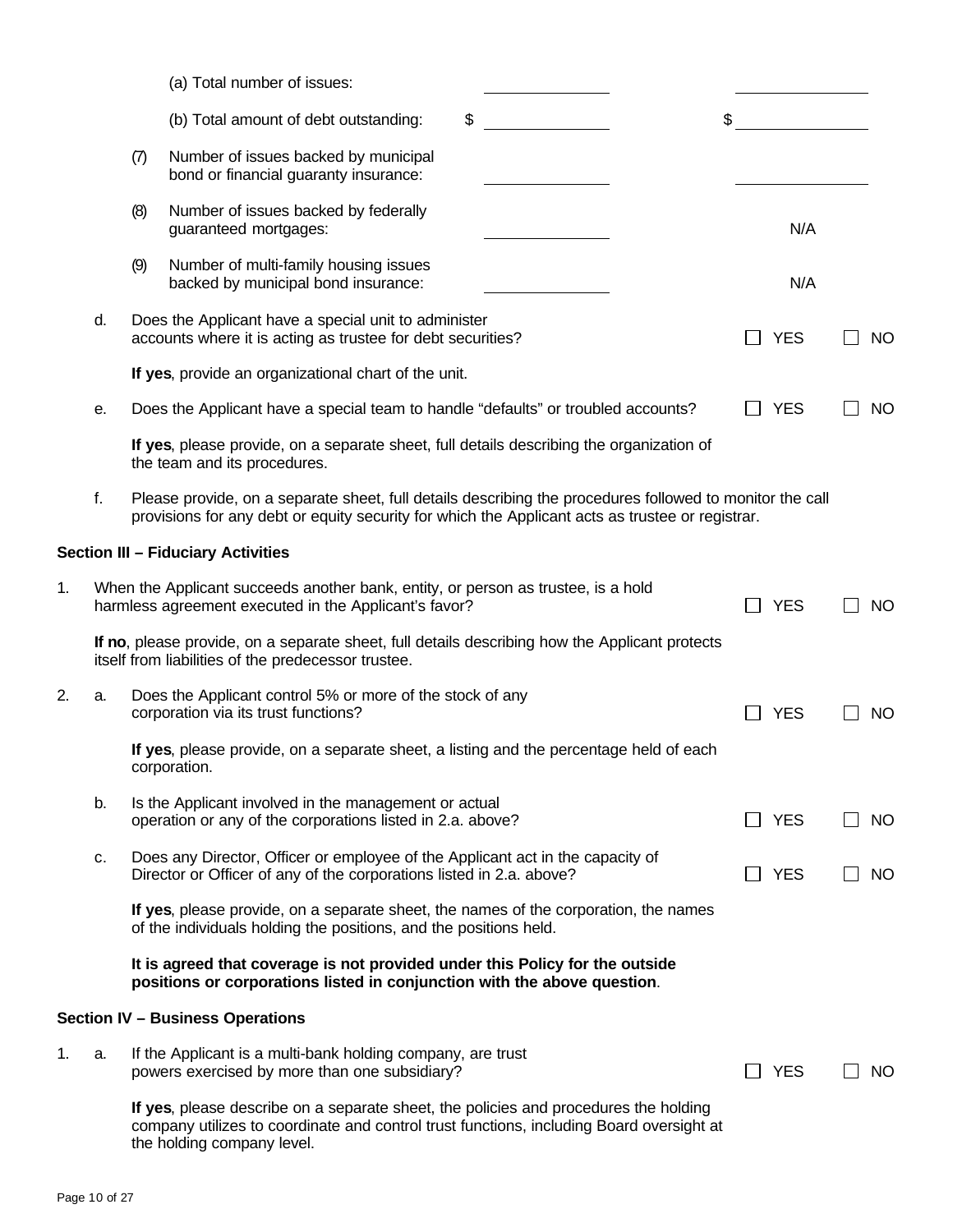| To whom and with what frequency does your Compliance Officer provide formal<br>b.<br>5.<br>State the dates of the most recent internal, external, and regulatory audits of Trust Department<br>а.<br>and Common Trust Funds:<br><b>Trust Department</b><br><b>Common Trust Funds</b><br><b>Latest Audit</b><br><b>Latest Audit</b><br>Internal<br>External<br><u> 2000 - Andrea Andrew Maria (h. 18</u><br>Regulatory<br><u> 1990 - Jan Alexandro III, politik politik (</u><br>Were any recommendations or criticisms made in the most recent audits in the<br>b.<br>following categories:<br>(1) Internal?<br><b>YES</b><br><b>YES</b><br>(2) External?<br><b>YES</b><br>(3) Regulatory?<br>If yes regarding any category, please provide, on a separate sheet, a copy of the<br>recommendations or criticisms.<br>Form 17-03-0102 (Ed. 4-00) - BPL. APP. | Page 11 of 27 |  | If no, please provide, on a separate sheet, a description of how this function is<br>accomplished. |  |
|-------------------------------------------------------------------------------------------------------------------------------------------------------------------------------------------------------------------------------------------------------------------------------------------------------------------------------------------------------------------------------------------------------------------------------------------------------------------------------------------------------------------------------------------------------------------------------------------------------------------------------------------------------------------------------------------------------------------------------------------------------------------------------------------------------------------------------------------------------------|---------------|--|----------------------------------------------------------------------------------------------------|--|
|                                                                                                                                                                                                                                                                                                                                                                                                                                                                                                                                                                                                                                                                                                                                                                                                                                                             |               |  |                                                                                                    |  |
|                                                                                                                                                                                                                                                                                                                                                                                                                                                                                                                                                                                                                                                                                                                                                                                                                                                             |               |  |                                                                                                    |  |
|                                                                                                                                                                                                                                                                                                                                                                                                                                                                                                                                                                                                                                                                                                                                                                                                                                                             |               |  |                                                                                                    |  |
|                                                                                                                                                                                                                                                                                                                                                                                                                                                                                                                                                                                                                                                                                                                                                                                                                                                             |               |  |                                                                                                    |  |
|                                                                                                                                                                                                                                                                                                                                                                                                                                                                                                                                                                                                                                                                                                                                                                                                                                                             |               |  |                                                                                                    |  |
|                                                                                                                                                                                                                                                                                                                                                                                                                                                                                                                                                                                                                                                                                                                                                                                                                                                             |               |  |                                                                                                    |  |
|                                                                                                                                                                                                                                                                                                                                                                                                                                                                                                                                                                                                                                                                                                                                                                                                                                                             |               |  |                                                                                                    |  |
|                                                                                                                                                                                                                                                                                                                                                                                                                                                                                                                                                                                                                                                                                                                                                                                                                                                             |               |  |                                                                                                    |  |
|                                                                                                                                                                                                                                                                                                                                                                                                                                                                                                                                                                                                                                                                                                                                                                                                                                                             |               |  |                                                                                                    |  |
|                                                                                                                                                                                                                                                                                                                                                                                                                                                                                                                                                                                                                                                                                                                                                                                                                                                             |               |  |                                                                                                    |  |
|                                                                                                                                                                                                                                                                                                                                                                                                                                                                                                                                                                                                                                                                                                                                                                                                                                                             |               |  |                                                                                                    |  |
|                                                                                                                                                                                                                                                                                                                                                                                                                                                                                                                                                                                                                                                                                                                                                                                                                                                             |               |  |                                                                                                    |  |
|                                                                                                                                                                                                                                                                                                                                                                                                                                                                                                                                                                                                                                                                                                                                                                                                                                                             |               |  |                                                                                                    |  |

| Please attach an organizational chart.<br>b. |  |
|----------------------------------------------|--|
|----------------------------------------------|--|

c. Have there been any changes in senior management of the

|    |    | Applicant's Trust Department within the past year?                                                                                                   |                                                                                                                          |                           | <b>YES</b>                             | <b>NO</b>                    |
|----|----|------------------------------------------------------------------------------------------------------------------------------------------------------|--------------------------------------------------------------------------------------------------------------------------|---------------------------|----------------------------------------|------------------------------|
|    |    | If yes, please provide, on a separate sheet, full details.                                                                                           |                                                                                                                          |                           |                                        |                              |
|    | d. | Does the Applicant employ full-time in-house legal counsel who is dedicated<br>solely to providing legal advice to the Applicant's Trust Department? |                                                                                                                          |                           | <b>YES</b>                             | <b>NO</b>                    |
|    |    | If no, please provide the name(s) and address(es) of the outside law firm acting as<br>trust counsel:                                                |                                                                                                                          |                           |                                        |                              |
|    | е. | Before accounts are accepted, does the law firm or internal counsel review:<br>(1) Personal trust documents?<br>(2) Corporate trust documents?       |                                                                                                                          |                           | <b>YES</b><br><b>YES</b>               | ΝO<br><b>NO</b>              |
|    |    | If no, please provide, on a separate sheet, the review procedures.                                                                                   |                                                                                                                          |                           |                                        |                              |
| 2. |    | How often are statements and accountings rendered to clients?<br>Please attach a sample statement.                                                   |                                                                                                                          |                           |                                        |                              |
| 3. |    | Has the Applicant discontinued any trust functions within the past 12 months or does it<br>intent to do so within the next 12months?                 |                                                                                                                          |                           | <b>YES</b>                             | <b>NO</b>                    |
|    |    | If yes, please provide, on a separate sheet, full details.                                                                                           |                                                                                                                          |                           |                                        |                              |
| 4. | a. | Does the Trust Department have its own Compliance Officer?                                                                                           |                                                                                                                          |                           | <b>YES</b>                             | <b>NO</b>                    |
|    |    | If yes, what percentage of the Officer's time is spent on the compliance function?                                                                   |                                                                                                                          |                           |                                        | %                            |
|    |    | If no, please provide, on a separate sheet, a description of how this function is<br>accomplished.                                                   |                                                                                                                          |                           |                                        |                              |
|    | b. | To whom and with what frequency does your Compliance Officer provide formal<br>findings?                                                             | <u>a sa barang sa mga barang sa mga barang sa mga barang sa mga barang sa mga barang sa mga barang sa mga barang sa </u> |                           |                                        |                              |
| 5. | а. | State the dates of the most recent internal, external, and regulatory audits of Trust Department<br>and Common Trust Funds:                          |                                                                                                                          |                           |                                        |                              |
|    |    |                                                                                                                                                      | <b>Trust Department</b>                                                                                                  | <b>Common Trust Funds</b> |                                        |                              |
|    |    |                                                                                                                                                      | <b>Latest Audit</b>                                                                                                      | <b>Latest Audit</b>       |                                        |                              |
|    |    | Internal<br>External<br>Regulatory                                                                                                                   |                                                                                                                          |                           |                                        |                              |
|    | b. | Were any recommendations or criticisms made in the most recent audits in the<br>following categories:                                                |                                                                                                                          |                           |                                        |                              |
|    |    | (1) Internal?<br>(2) External?<br>(3) Regulatory?                                                                                                    |                                                                                                                          |                           | <b>YES</b><br><b>YES</b><br><b>YES</b> | ΝO<br><b>NO</b><br><b>NO</b> |
|    |    | If yes regarding any category, please provide, on a separate sheet, a copy of the                                                                    |                                                                                                                          |                           |                                        |                              |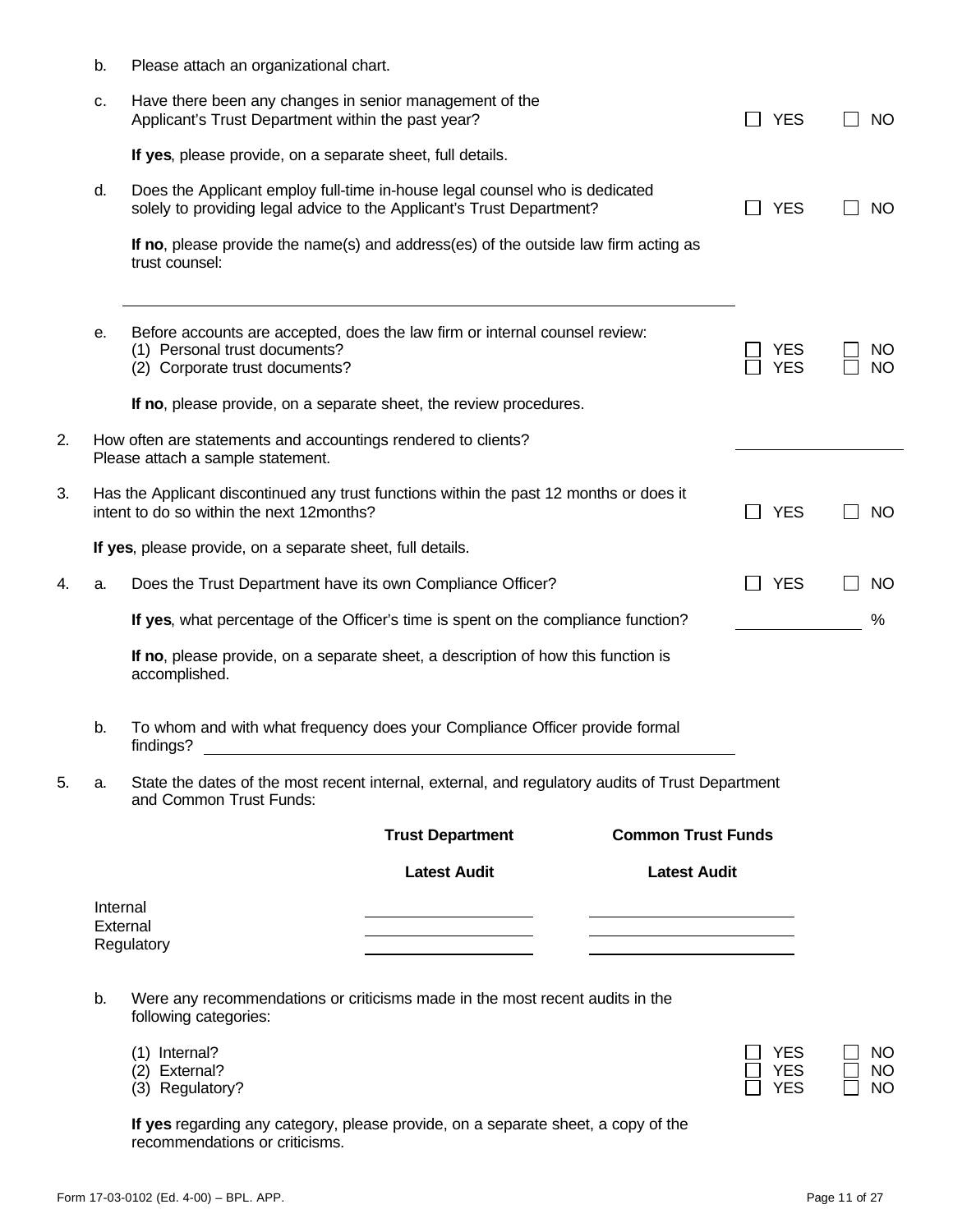- c. Have all recommendations or criticisms been corrected:
	- $(1)$  Internal?
	- (2) External?
	- $(3)$  Regulatory?

| $\mathbb{R}$<br>YFS   | $\Box$ | NΟ |
|-----------------------|--------|----|
| $\blacksquare$<br>YES | $\Box$ | NΟ |
| 7FS.                  |        | חח |

**If no**, please provide, on a separate sheet, full details.

- 6. As part of this Supplemental Application, please submit the following with respect to the Applicant (if n/a, please indicate):
	- a. Latest Independent Audit Report of trust functions.
	- b. Latest Annual Report for each Common Trust Fund.
	- c. Latest Internal Audit Report of trust functions and any written response thereto.
	- d. Copy of Applicant's current Trust Department E&O or Bankers Professional Liability Policy.
	- e. Latest Annual Report of Trust Assets filed with the FDIC, OTS or OCC for each Bank (if a multi-bank holding company).

**Signature** 

**Title**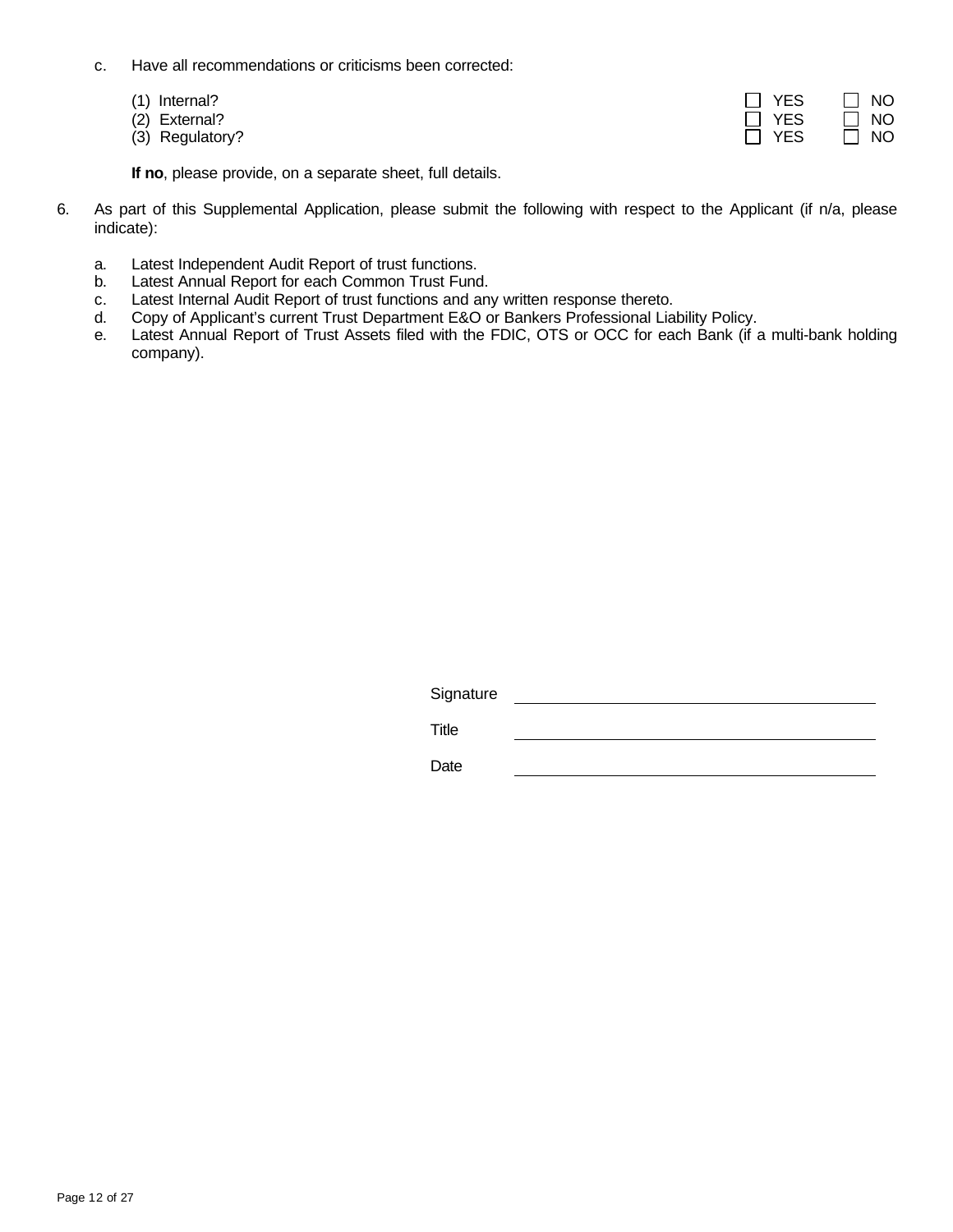#### **SUPPLEMENTAL APPLICATION PART B BANKERS PROFESSIONAL LIABILITY POLICY**

## **B. DATA PROCESSING SERVICES**

| 1. | Name of Applicant:                                                                                                                                                                                                                                                                                                              |                                     |  |  |  |  |  |
|----|---------------------------------------------------------------------------------------------------------------------------------------------------------------------------------------------------------------------------------------------------------------------------------------------------------------------------------|-------------------------------------|--|--|--|--|--|
| 2. |                                                                                                                                                                                                                                                                                                                                 |                                     |  |  |  |  |  |
| 3. | Year service established or purchased:<br><u> 1989 - Johann Barbara, martin amerikan basar dan basa dan basa dalam basa dalam basa dalam basa dalam basa da</u>                                                                                                                                                                 |                                     |  |  |  |  |  |
| 4. | Indicate the types of business services provided, and the annual income from each type:                                                                                                                                                                                                                                         |                                     |  |  |  |  |  |
|    | Yes/No<br><b>Annual Fees</b><br><b>Type</b>                                                                                                                                                                                                                                                                                     |                                     |  |  |  |  |  |
| 5. | Accounting<br>а.<br>Payroll<br>b.<br>Accounts Pay/Rec.<br>c.<br>Cost/Gen. Acct.<br>d.<br><b>Management Reporting</b><br>е.<br>f.<br>Other (Please provide, on a separate sheet, full details)<br><b>TOTAL FEES</b><br>Indicate the types of data services provided and percentage of data processing revenue derived from each: |                                     |  |  |  |  |  |
|    | % of Processing Revenue<br>Yes/No<br><b>Type</b>                                                                                                                                                                                                                                                                                |                                     |  |  |  |  |  |
|    | <b>Check Processing</b><br>а.<br>the control of the control of the control of the control of the control of the control of<br>Data Storage<br>b.<br>Data Entry<br>c.<br>d.<br>Data Collection<br>Data Processing<br>е.<br>f.<br>Other (Please provide, on a separate sheet, full details)                                       |                                     |  |  |  |  |  |
| 6. | Does the Applicant have a comprehensive disaster recovery plan?<br><b>YES</b>                                                                                                                                                                                                                                                   | <b>NO</b>                           |  |  |  |  |  |
|    | If yes, indicate the name of the offsite center:                                                                                                                                                                                                                                                                                |                                     |  |  |  |  |  |
|    | If no, please provide, on a separate sheet, full details describe the procedures in place for disaster recovery.                                                                                                                                                                                                                |                                     |  |  |  |  |  |
| 7. | Does the Applicant have a specialized EDP audit staff?<br>YES                                                                                                                                                                                                                                                                   | <b>NO</b>                           |  |  |  |  |  |
|    | If yes, are they required to obtain the Certified Information Systems Auditor designation?<br><b>YES</b>                                                                                                                                                                                                                        | <b>NO</b>                           |  |  |  |  |  |
| 8. | Do clients have contractual responsibility for determining the accuracy of results?<br><b>YES</b>                                                                                                                                                                                                                               | <b>NO</b>                           |  |  |  |  |  |
| 9. | Is this service rendered under a contract?<br><b>YES</b><br>If yes:                                                                                                                                                                                                                                                             | <b>NO</b>                           |  |  |  |  |  |
|    | Are all contracts approved by counsel?<br><b>YES</b><br>a.<br><b>YES</b><br>Do all contracts provide indemnity and/or limitations to the Applicant's liability?<br>b.<br>Please provide a copy of a standard contract.<br><b>YES</b><br>С.                                                                                      | <b>NO</b><br><b>NO</b><br><b>NO</b> |  |  |  |  |  |
|    | If no, please provide, on a separate sheet, full details describing how the Applicant protects itself from liability.<br>Signature                                                                                                                                                                                              |                                     |  |  |  |  |  |

Title Date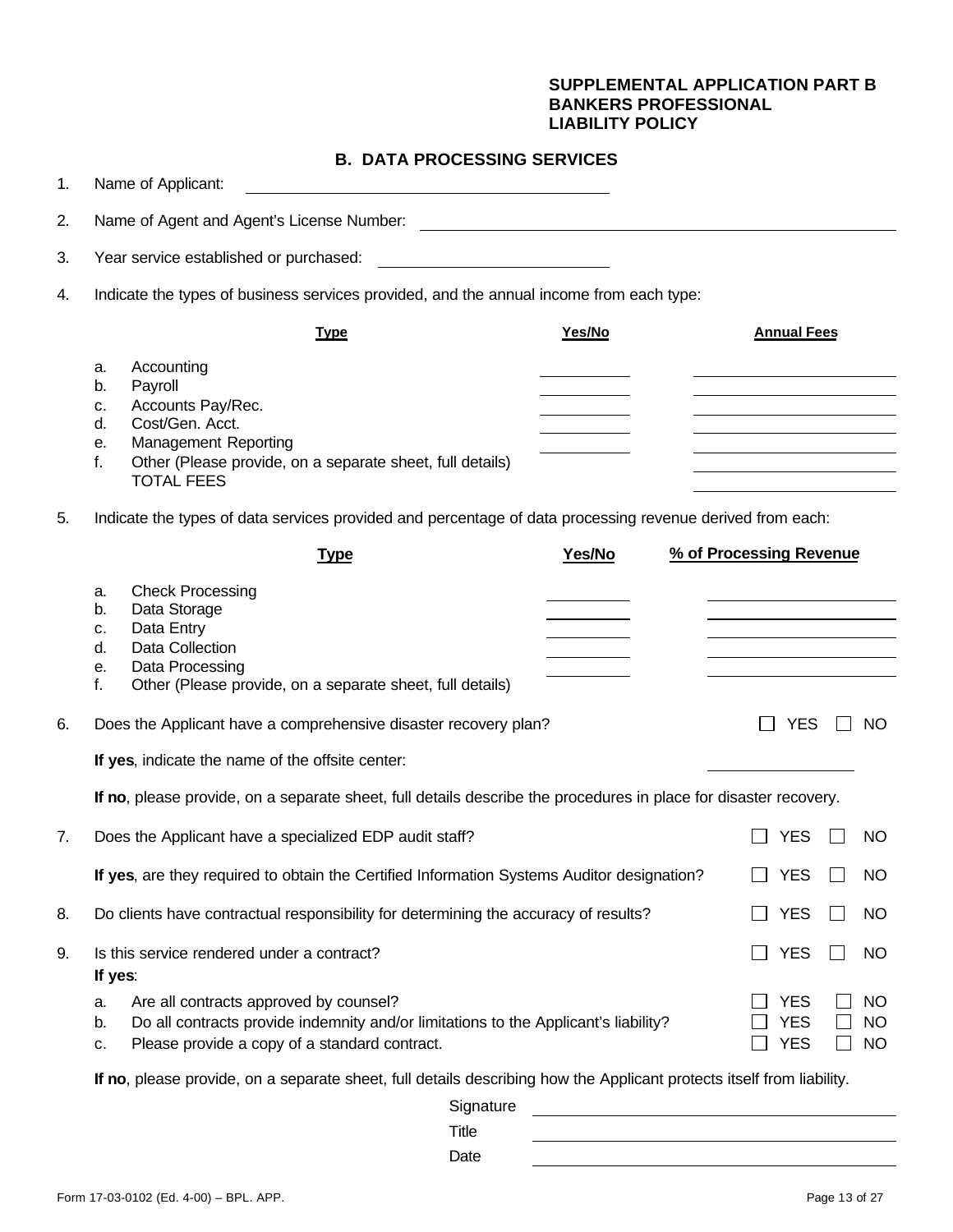## **SUPPLEMENTAL APPLICATION PART C BANKERS PROFESSIONAL LIABILITY POLICY**

# **C. INSURANCE AGENT/AGENCY**

| 1. | Name of Applicant:                                                                                                                                                                                                                                                                                                                                                                                                                                                                                                      |                                                                                                                                                                                                  |                                                                                                                                                                                    |                                                                                                     |                                                                                            |    |
|----|-------------------------------------------------------------------------------------------------------------------------------------------------------------------------------------------------------------------------------------------------------------------------------------------------------------------------------------------------------------------------------------------------------------------------------------------------------------------------------------------------------------------------|--------------------------------------------------------------------------------------------------------------------------------------------------------------------------------------------------|------------------------------------------------------------------------------------------------------------------------------------------------------------------------------------|-----------------------------------------------------------------------------------------------------|--------------------------------------------------------------------------------------------|----|
| 2. | Name of Agent and Agent's License Number:                                                                                                                                                                                                                                                                                                                                                                                                                                                                               |                                                                                                                                                                                                  |                                                                                                                                                                                    |                                                                                                     |                                                                                            |    |
| 3. | Year service established or purchased:                                                                                                                                                                                                                                                                                                                                                                                                                                                                                  |                                                                                                                                                                                                  |                                                                                                                                                                                    |                                                                                                     |                                                                                            |    |
| 4. | <b>Total Number of Staff:</b>                                                                                                                                                                                                                                                                                                                                                                                                                                                                                           |                                                                                                                                                                                                  |                                                                                                                                                                                    |                                                                                                     |                                                                                            |    |
|    | <b>Licensed Agents</b><br>a.<br><b>Licensed Brokers</b><br>b.<br><b>Licensed Consultants</b><br>c.<br>d.<br>Series & (NASD)<br>CSR's<br>е.<br>f.<br>All Other Employees                                                                                                                                                                                                                                                                                                                                                 |                                                                                                                                                                                                  |                                                                                                                                                                                    |                                                                                                     |                                                                                            |    |
| 5. | Total Number of Offices from which the Applicant transacts this business:                                                                                                                                                                                                                                                                                                                                                                                                                                               |                                                                                                                                                                                                  |                                                                                                                                                                                    |                                                                                                     |                                                                                            |    |
| 6. | List the types of insurance or other service which the Applicant currently offers and the volume of each line during<br>the last 12 months.<br><b>Type</b><br>Health<br>а.<br><b>Disability</b><br>b.<br>Accident<br>c.<br>d.<br><b>Credit Life</b><br><b>Other Life</b><br>е.<br>f.<br>Annuities<br>Home Owners<br>g.<br><b>Commercial P&amp;C</b><br>h.<br>i.<br>Professional Liability<br><b>Insurance Consulting</b><br>j.<br>Loss Control<br>k.<br><b>Claim Services</b><br>I.<br>Investments<br>m.<br>Other<br>n. | <b>YES</b><br><b>YES</b><br><b>YES</b><br><b>YES</b><br><b>YES</b><br><b>YES</b><br><b>YES</b><br><b>YES</b><br><b>YES</b><br><b>YES</b><br><b>YES</b><br><b>YES</b><br><b>YES</b><br><b>YES</b> | <b>NO</b><br><b>NO</b><br><b>NO</b><br><b>NO</b><br><b>NO</b><br><b>NO</b><br><b>NO</b><br><b>NO</b><br><b>NO</b><br><b>NO</b><br><b>NO</b><br><b>NO</b><br><b>NO</b><br><b>NO</b> | 12 Month Volume<br>\$<br>\$<br>\$<br>\$<br>\$<br>\$<br>\$<br>\$<br>\$<br>\$<br>\$<br>\$<br>\$<br>\$ | Income<br>\$<br>\$<br>\$<br>\$<br>\$<br>\$<br>\$<br>\$<br>\$<br>\$<br>\$<br>\$<br>\$<br>\$ |    |
|    | Does the Applicant expect any material change(s) in the list<br>above within the next 18 months?<br>If yes, please explain, on a separate sheet.                                                                                                                                                                                                                                                                                                                                                                        |                                                                                                                                                                                                  |                                                                                                                                                                                    |                                                                                                     | <b>YES</b>                                                                                 | NO |
| 7. | Does the Applicant solicit business only from Applicant customers?<br>If no, please describe, on a separate sheet, the Applicant's marketing strategies, e.g.,                                                                                                                                                                                                                                                                                                                                                          |                                                                                                                                                                                                  |                                                                                                                                                                                    |                                                                                                     | <b>YES</b>                                                                                 | NO |
|    | direct mail, advertising, etc.                                                                                                                                                                                                                                                                                                                                                                                                                                                                                          |                                                                                                                                                                                                  |                                                                                                                                                                                    |                                                                                                     |                                                                                            |    |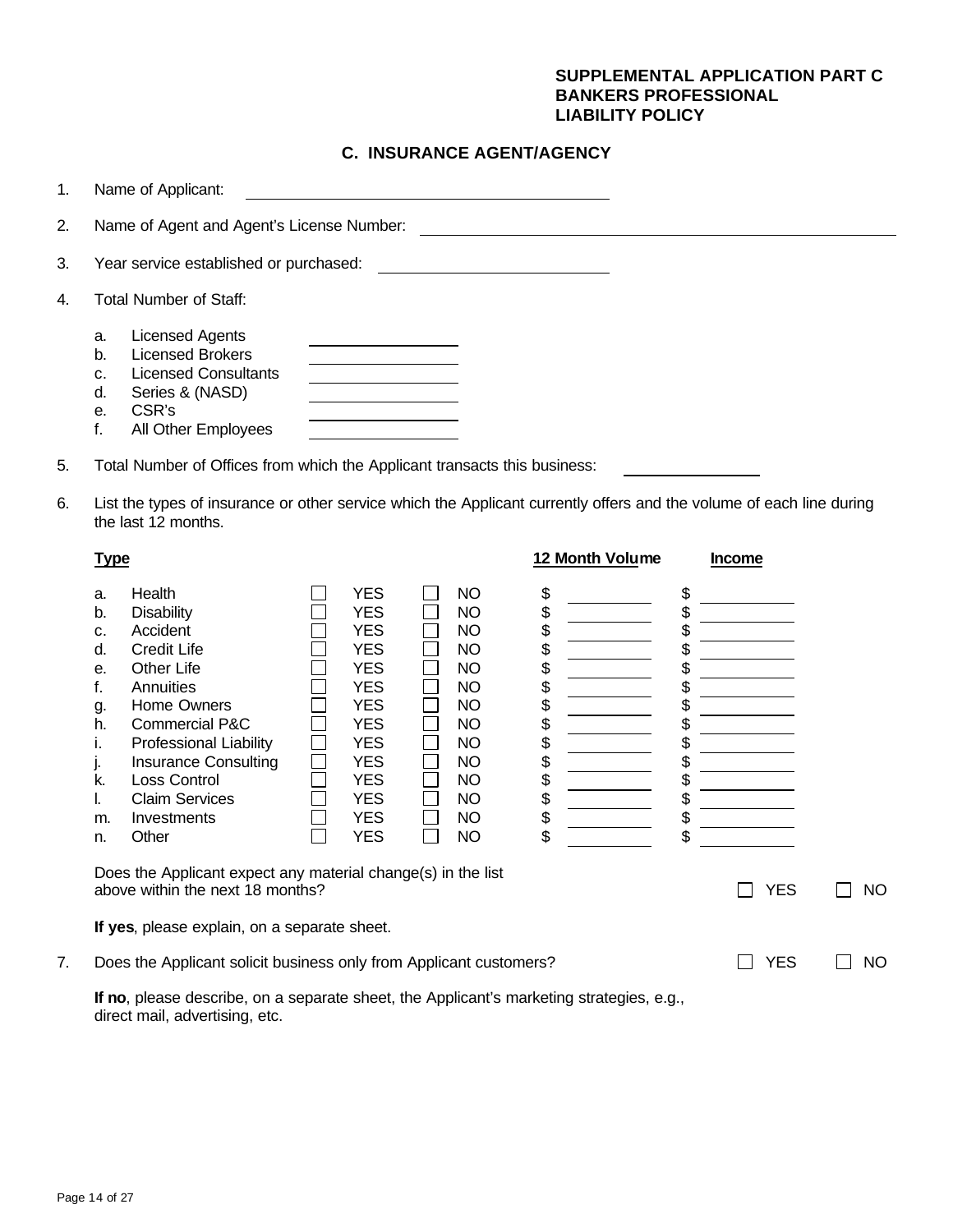| $\Box$ YES | $\Box$ NO |  |
|------------|-----------|--|

8. Is any underwriting authority maintained within these operations?

**If yes**, please describe, on a separate sheet, the product line and authority.

9. Please provide, on a separate sheet, insurance companies and their Best's Ratings for which the Applicant is authorized to act as agent or broker.

**Signature** 

Title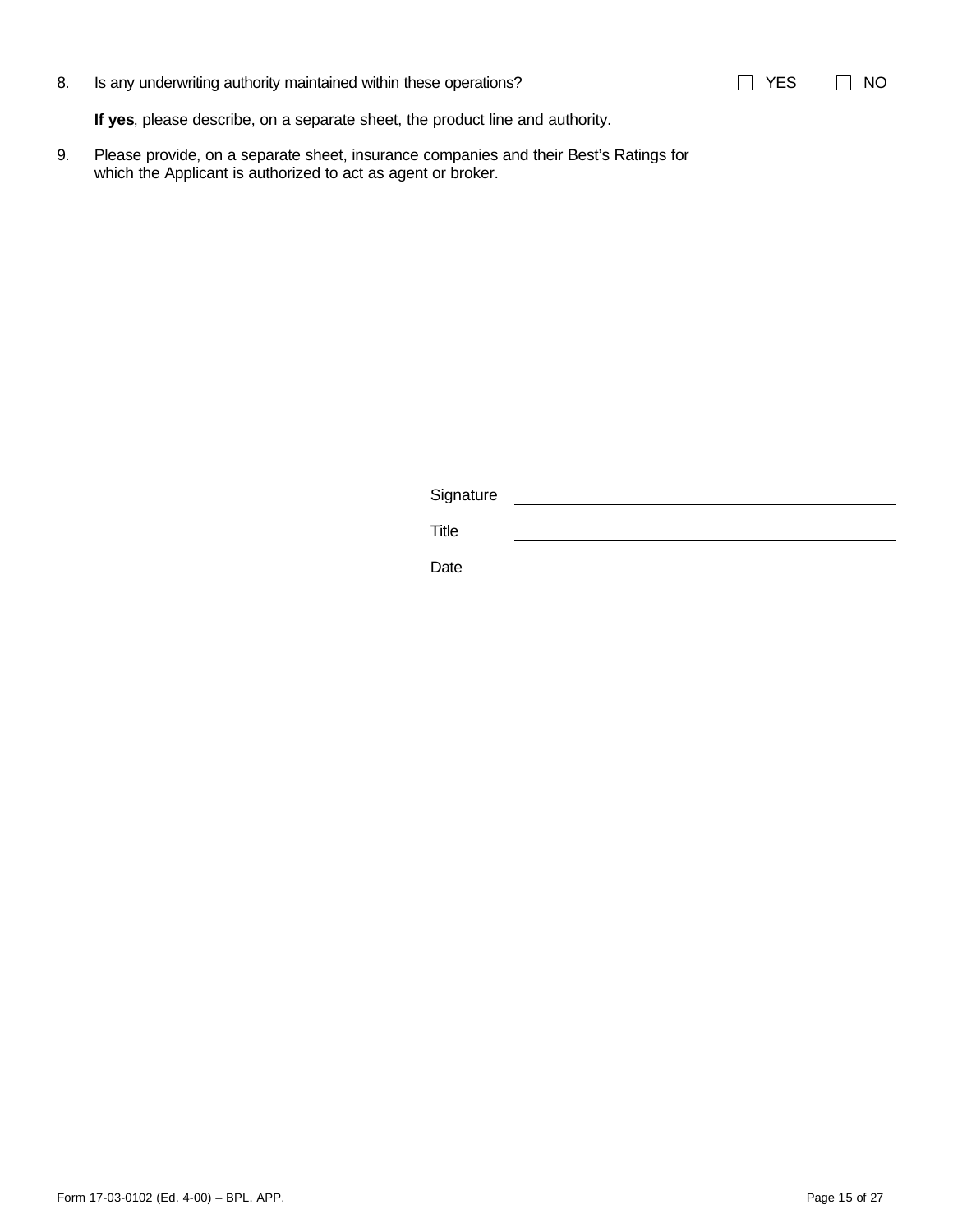## **SUPPLEMENTAL APPLICATION PART D BANKERS PROFESSIONAL LIABILITY POLICY**

## **D. INVESTMENT ADVISER/COUNSELOR/MANAGER**

| 1.  | Name of Applicant:                                                                                                                                                                                                 |  |                                                                    |  |                                                         |  |  |
|-----|--------------------------------------------------------------------------------------------------------------------------------------------------------------------------------------------------------------------|--|--------------------------------------------------------------------|--|---------------------------------------------------------|--|--|
| 2.  | Name of Agent and Agent's License Number:                                                                                                                                                                          |  |                                                                    |  |                                                         |  |  |
| 3.  | Year service established or purchased:                                                                                                                                                                             |  |                                                                    |  |                                                         |  |  |
| 4.  | Exclusive of your Trust Department indicate the number of accounts for which investment<br>advice is provided by the Applicant:                                                                                    |  |                                                                    |  |                                                         |  |  |
|     | What is the total value of the assets for which Investment advice is provided?<br>a.<br>What is the value of the largest account?<br>b.<br>What are the total fees earned by this service?<br>c.                   |  |                                                                    |  |                                                         |  |  |
| 5.  | Are services provided for:                                                                                                                                                                                         |  |                                                                    |  |                                                         |  |  |
|     | Individuals?<br>a.<br>Corporations?<br>b.<br>Charitable Institutions/Foundations?<br>c.<br>Applicant's or an affiliated Trust Department?<br>d.<br><b>Mutual Funds?</b><br>е.<br>f.<br>ERISA?                      |  | <b>YES</b><br><b>YES</b><br><b>YES</b><br><b>YES</b><br><b>YES</b> |  | NO.<br><b>NO</b><br><b>NO</b><br><b>NO</b><br><b>NO</b> |  |  |
| 6.  | Do customers complete a questionnaire or other written document which clearly identifies<br>and states the customer's investment objectives?                                                                       |  | <b>YES</b>                                                         |  | <b>NO</b>                                               |  |  |
| 7.  | Does the Applicant recommend investment areas other than commonly traded securities?                                                                                                                               |  | <b>YES</b>                                                         |  | <b>NO</b>                                               |  |  |
|     | If yes, please provide, on a separate sheet, full details describing the specialty area, state<br>its percentage and total investment assets, objectives of investment and geographic<br>locations, if applicable. |  |                                                                    |  |                                                         |  |  |
| 8.  | Is this service rendered under a contract?                                                                                                                                                                         |  | <b>YES</b>                                                         |  | <b>NO</b>                                               |  |  |
|     | If yes:                                                                                                                                                                                                            |  |                                                                    |  |                                                         |  |  |
|     | are all contracts approved by counsel?<br>а.<br>do all contracts provide indemnity and/or limitations to the Applicant's liability?<br>b.<br>please provide a copy of a standard contract.<br>c.                   |  | <b>YES</b><br><b>YES</b>                                           |  | ΝO<br><b>NO</b>                                         |  |  |
|     | If no, please provide, on a separate sheet, full details describing how the Applicant establishes customer<br>expectations for service.                                                                            |  |                                                                    |  |                                                         |  |  |
| 9.  | Please provide, on a separate sheet, full details describing professional qualifications of individuals involved<br>in providing this service or Form ADV, if applicable.                                          |  |                                                                    |  |                                                         |  |  |
| 10. | Who is the Compliance Officer charged with monitoring your investment management function?                                                                                                                         |  |                                                                    |  |                                                         |  |  |
|     | Signature                                                                                                                                                                                                          |  |                                                                    |  |                                                         |  |  |

Title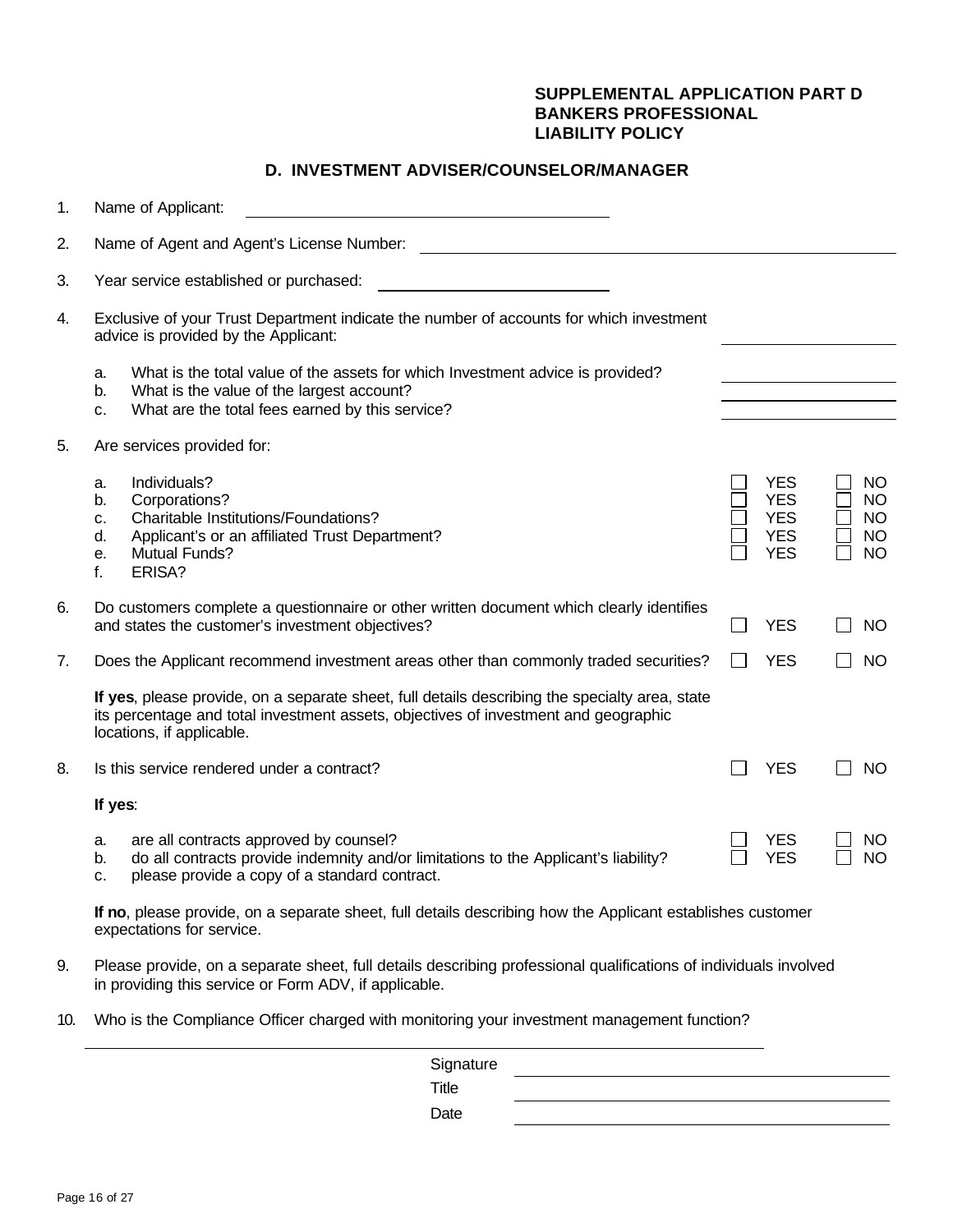## **SUPPLEMENTAL APPLICATION PART E BANKERS PROFESSIONAL LIABILITY POLICY**

## **E. LENDING OR LEASING SERVICES**

| 1.  | Name of Applicant:                                                                                                                                     |            |               |
|-----|--------------------------------------------------------------------------------------------------------------------------------------------------------|------------|---------------|
| 2.  | Name of Agent and Agent's License Number:                                                                                                              |            |               |
| 3.  | Year service established or purchased:                                                                                                                 |            |               |
| 4.  | Please attach a copy of the most recent itemized summary describing the type and volume of loans and leases as<br>presented to the Board of Directors. |            |               |
| 5.  | Is there a formal lending policy (adopted by the Board of Directors) addressing all types of<br>loans and leases in which the Applicant participates?  | <b>YES</b> | <b>NO</b>     |
|     | If no, please describe full details on a separate sheet.                                                                                               |            |               |
| 6.  | Does your formal lending policy describe minimum documentation standards for each type<br>of loan or lease in which the Applicant participates?        | <b>YES</b> | NO            |
|     | If no, please describe, on a separate sheet, full details.                                                                                             |            |               |
| 7.  | Who is charged with the responsibility of monitoring the Applicant's lending function?                                                                 |            |               |
| 8.  | Is there a loan committee?                                                                                                                             | <b>YES</b> | <b>NO</b>     |
|     | If no, please describe, on a separate sheet, the loan review process.                                                                                  |            |               |
| 9.  | Is there an independent credit review function?                                                                                                        | <b>YES</b> | NO            |
| 10. | Is there an independent function to resolve problem loans?                                                                                             | <b>YES</b> | <b>NO</b>     |
| 11. | Is a loan customer required to complete a loan application?                                                                                            | <b>YES</b> | <b>NO</b>     |
|     | If no, under what circumstances is a loan application not required?                                                                                    |            |               |
| 12. | Are all loan declinations notified in writing to the loan or lease<br>customer as to reason(s) for the declination?                                    | <b>YES</b> | ΝO            |
|     | If no, please describe exceptions:                                                                                                                     |            |               |
| 13. | Are formal commitment letters provided to all approved loans,<br>leases and/or approved lines of credit?                                               | <b>YES</b> | NO.           |
|     | If no, please describe exceptions:                                                                                                                     |            |               |
|     |                                                                                                                                                        |            |               |
| 14. | Have all Internal Audit and Compliance exceptions within the<br>lending and leasing functions been corrected?                                          | <b>YES</b> | NO            |
|     | If no, please provide, on a separate sheet, full details.                                                                                              |            |               |
|     | Form 17-03-0102 (Ed. 4-00) - BPL. APP.                                                                                                                 |            | Page 17 of 27 |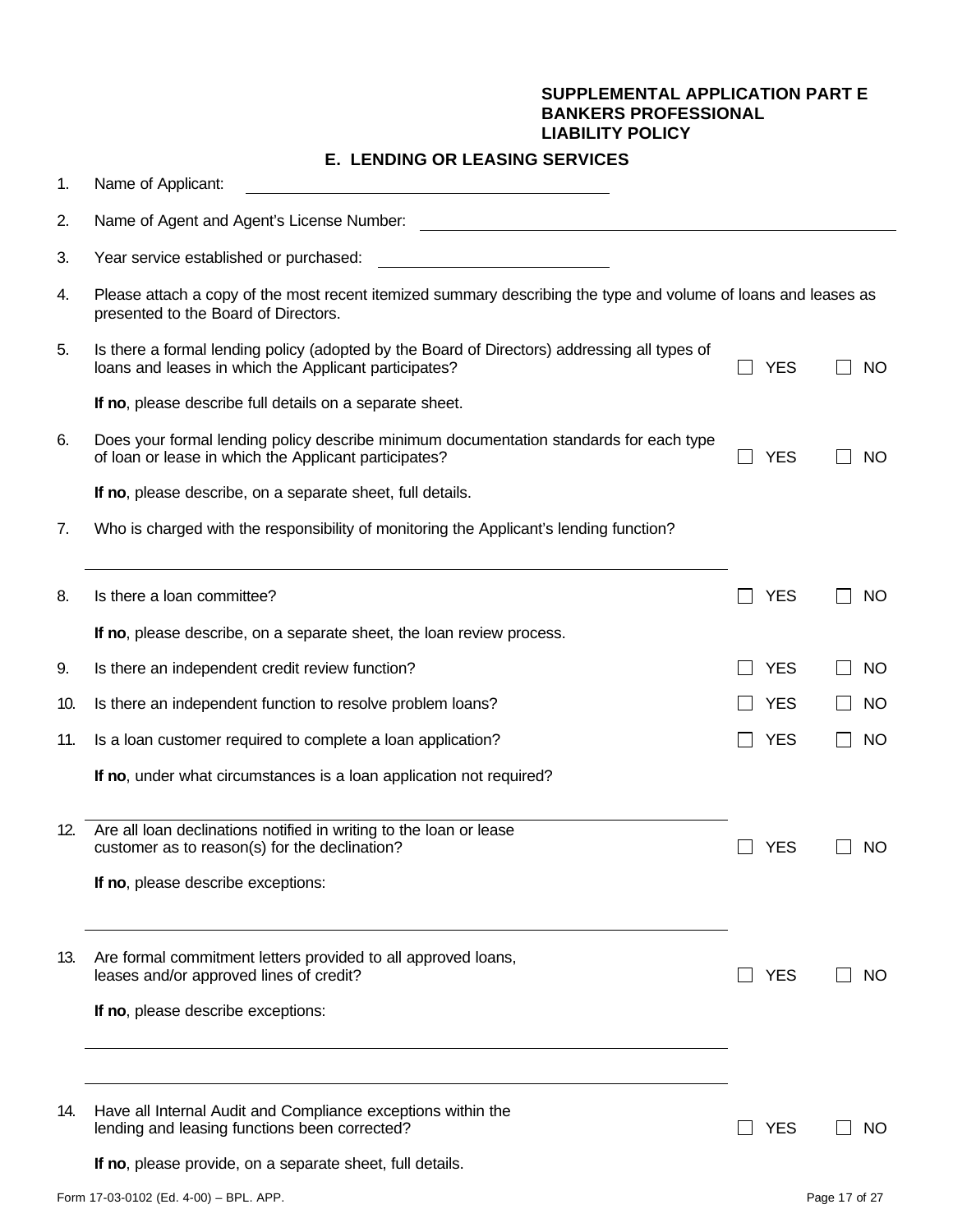| 15. | Does the Applicant ever become involved in the management of<br>a business of any customer either directly or indirectly?                                    | <b>YES</b> | - NO<br>$\vert \ \ \vert$ |
|-----|--------------------------------------------------------------------------------------------------------------------------------------------------------------|------------|---------------------------|
|     | If yes, please provide, on a separate sheet, full details.                                                                                                   |            |                           |
| 16. | Have all regulatory criticisms as respects lending and leasing services been addressed<br>and corrected to the satisfaction of the Applicant's regulator(s)? | <b>YFS</b> | NO.<br>$\Box$             |

**If no**, please provide, on a separate sheet, full details.

| Signature |  |  |  |
|-----------|--|--|--|
| Title     |  |  |  |
| Date      |  |  |  |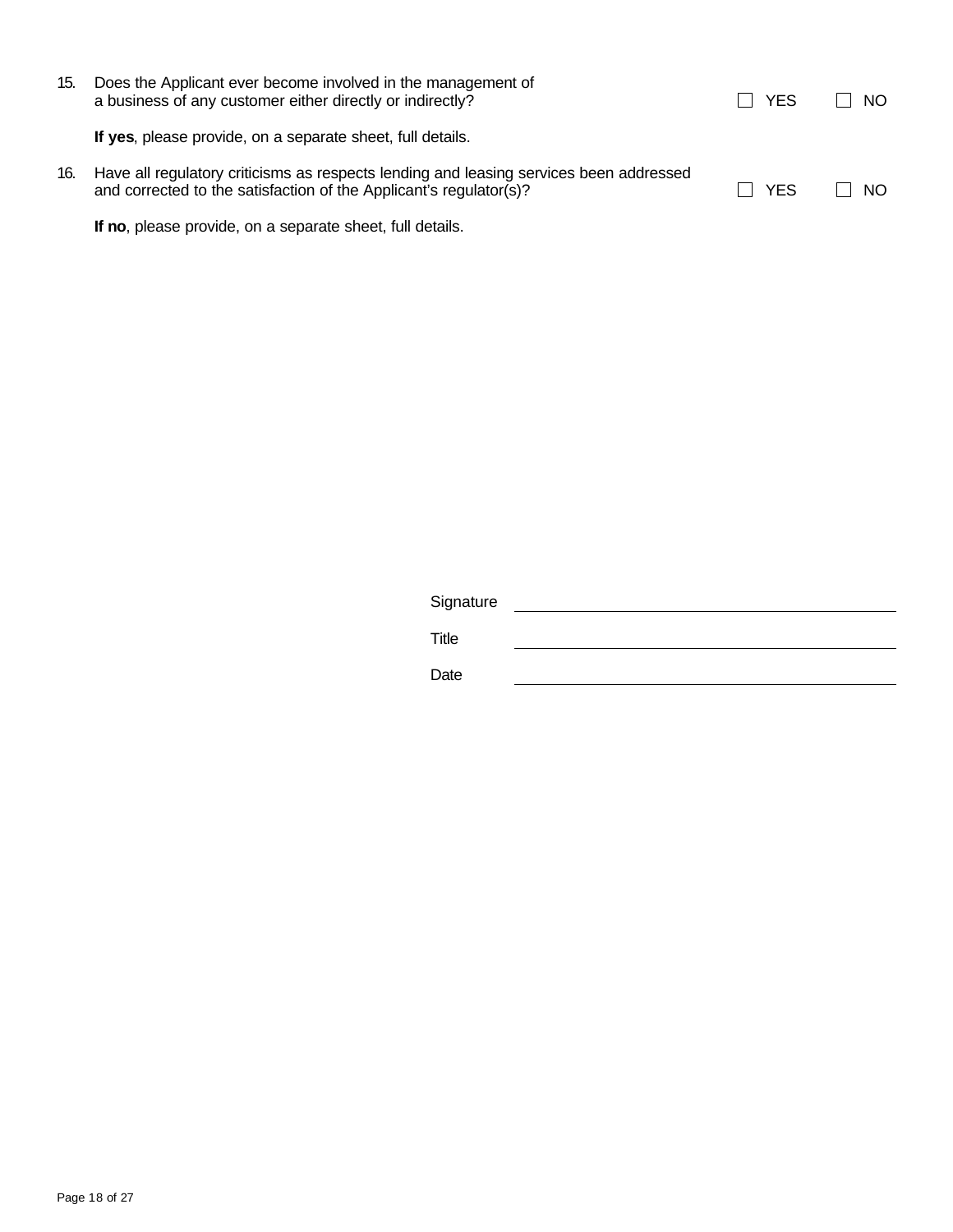## **SUPPLEMENTAL APPLICATION PART F BANKERS PROFESSIONAL LIABILITY POLICY**

#### **F. PENSION FUND MANAGEMENT**

| 1. | Name of Applicant:                                                                                                                                                                            |                                                                                                                                                                                                                                    |                                                                                                                      |                                                                                                                                                                                                                                            |           |  |  |
|----|-----------------------------------------------------------------------------------------------------------------------------------------------------------------------------------------------|------------------------------------------------------------------------------------------------------------------------------------------------------------------------------------------------------------------------------------|----------------------------------------------------------------------------------------------------------------------|--------------------------------------------------------------------------------------------------------------------------------------------------------------------------------------------------------------------------------------------|-----------|--|--|
| 2. |                                                                                                                                                                                               |                                                                                                                                                                                                                                    |                                                                                                                      |                                                                                                                                                                                                                                            |           |  |  |
| 3. | Year service established or purchased:                                                                                                                                                        |                                                                                                                                                                                                                                    |                                                                                                                      |                                                                                                                                                                                                                                            |           |  |  |
| 4. | For each type of the following services offered by the Applicant, please indicate the number of accounts, total<br>assets, and size of largest account:                                       |                                                                                                                                                                                                                                    |                                                                                                                      |                                                                                                                                                                                                                                            |           |  |  |
|    | <b>Type</b>                                                                                                                                                                                   | No. of<br><b>Accounts</b>                                                                                                                                                                                                          | <b>Total Assets</b>                                                                                                  | Size of<br>Largest<br><b>Account</b>                                                                                                                                                                                                       |           |  |  |
|    | <b>Pension Accounts</b><br>a.<br>401K Plans<br>b.<br><b>Thrift Plans</b><br>c.<br><b>ESOP</b><br>d.<br><b>TOTALS</b>                                                                          | <u> 1989 - Johann Barn, brittisk politik (d. 1989)</u><br><u> 1989 - Jan James Barnett, politik eta politik eta politik eta politik eta politik eta politik eta politik e</u><br><u> 1989 - Johann Barnett, fransk politiker (</u> | <u> 1989 - Jan James James Jan James James Jan James James James James James James James James James James James</u> | <u> 1989 - Johann Barn, mars an t-Amerikaansk fersk</u><br><u> 1989 - Johann Barn, mars eta bainar eta idazlea (</u><br><u> 1989 - Johann Barn, mars an t-Amerikaansk fersk</u><br><u> 1989 - Johann Barn, mars an t-Amerikaansk fersk</u> |           |  |  |
| 5. | What functions does the Applicant perform for these accounts?                                                                                                                                 |                                                                                                                                                                                                                                    |                                                                                                                      |                                                                                                                                                                                                                                            |           |  |  |
|    | <b>Function</b>                                                                                                                                                                               | <b>Assets in Category</b>                                                                                                                                                                                                          |                                                                                                                      |                                                                                                                                                                                                                                            |           |  |  |
|    | Trustee<br>a.<br>Plan Administrator<br>b.<br>Custodian<br>c.<br>d.<br><b>Record Keeper</b><br><b>Investment Advisor</b><br>е.<br>f.<br><b>Transfer Agent</b><br>Other (please describe)<br>g. |                                                                                                                                                                                                                                    | <u> 1989 - Johann Stein, mars an de Brasilia (b. 1989)</u>                                                           |                                                                                                                                                                                                                                            |           |  |  |
| 6. | What policies and procedures are followed for monitoring the performance of outside<br>companies/professionals who are involved with the account(s)?                                          |                                                                                                                                                                                                                                    |                                                                                                                      |                                                                                                                                                                                                                                            |           |  |  |
| 7. | Does the Applicant manage a special group of pooled funds for ERISA accounts?                                                                                                                 |                                                                                                                                                                                                                                    |                                                                                                                      | <b>YES</b>                                                                                                                                                                                                                                 | <b>NO</b> |  |  |
|    | If yes, submit the last two annual reports for these funds.                                                                                                                                   |                                                                                                                                                                                                                                    |                                                                                                                      |                                                                                                                                                                                                                                            |           |  |  |
| 8. | Are any assets which the Applicant holds as an ERISA fiduciary invested<br>outside the United States?                                                                                         |                                                                                                                                                                                                                                    |                                                                                                                      | <b>YES</b>                                                                                                                                                                                                                                 | <b>NO</b> |  |  |
|    | If yes, please indicate Applicant's role:                                                                                                                                                     |                                                                                                                                                                                                                                    |                                                                                                                      |                                                                                                                                                                                                                                            |           |  |  |
|    |                                                                                                                                                                                               |                                                                                                                                                                                                                                    | <b>Assets in Category</b>                                                                                            |                                                                                                                                                                                                                                            |           |  |  |
|    | Custodian                                                                                                                                                                                     |                                                                                                                                                                                                                                    |                                                                                                                      |                                                                                                                                                                                                                                            |           |  |  |
|    | <b>Investment Manager</b>                                                                                                                                                                     |                                                                                                                                                                                                                                    |                                                                                                                      |                                                                                                                                                                                                                                            |           |  |  |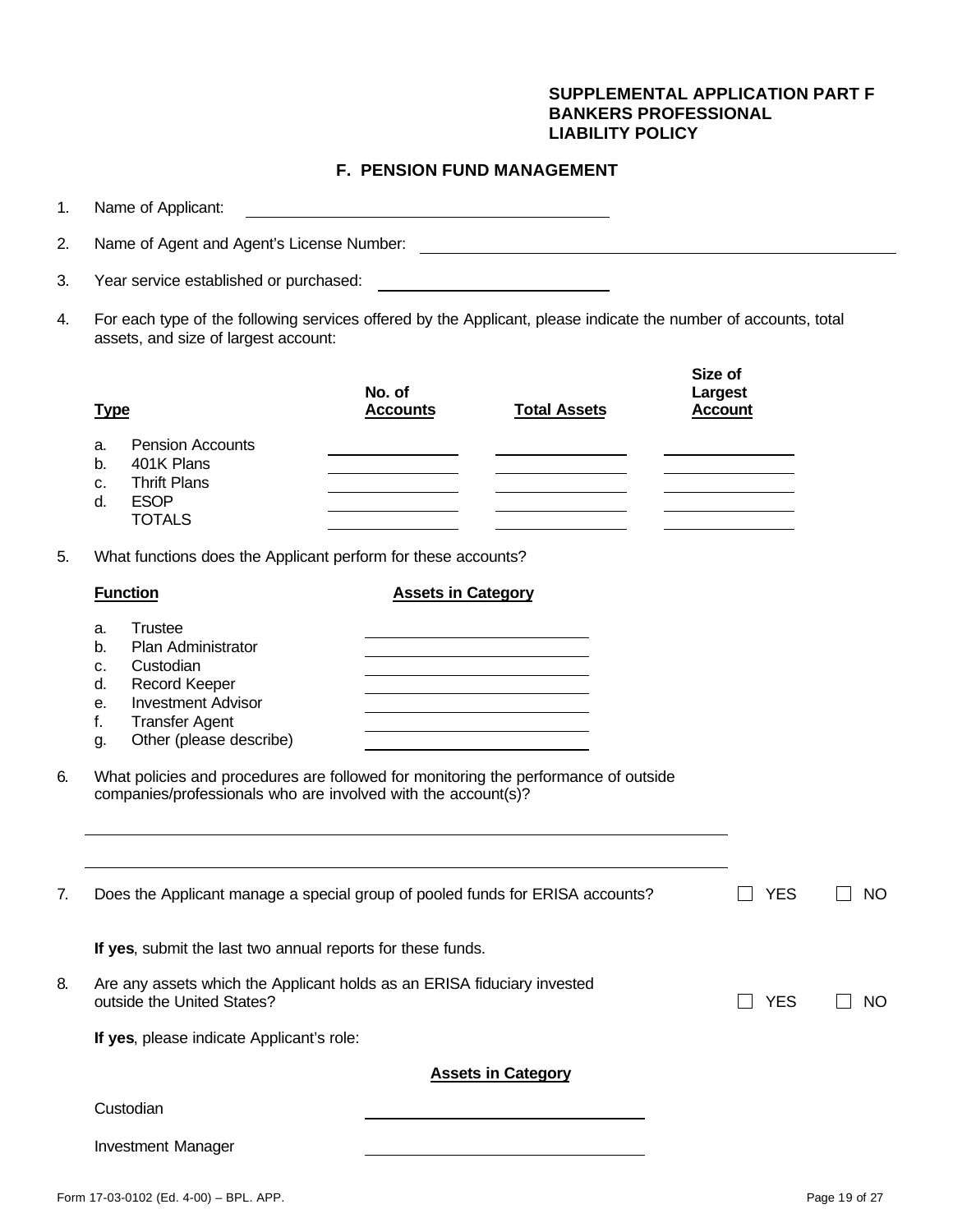|  | <b>NO</b><br>$\Box$ YES | Are any of the accounts invested in mutual funds managed by other organizations? |  |
|--|-------------------------|----------------------------------------------------------------------------------|--|
|--|-------------------------|----------------------------------------------------------------------------------|--|

**If yes**, please indicate the funds, investment manager, and asset size:

|     |                | <b>Fund Name</b>                                                                        | <b>Manager</b>                                                                      | <b>Assets Invested</b>                                                                           |                    |                 |
|-----|----------------|-----------------------------------------------------------------------------------------|-------------------------------------------------------------------------------------|--------------------------------------------------------------------------------------------------|--------------------|-----------------|
|     |                |                                                                                         |                                                                                     |                                                                                                  |                    |                 |
|     |                |                                                                                         |                                                                                     |                                                                                                  |                    |                 |
| 10. |                | Are ERISA accounts managed by a special unit?                                           |                                                                                     |                                                                                                  | <b>YES</b>         | <b>NO</b>       |
|     |                | If yes, please indicate the average years of experience of the officers.                |                                                                                     |                                                                                                  |                    |                 |
| 11. |                | Is this service rendered under a contract?                                              |                                                                                     |                                                                                                  | <b>YES</b>         | <b>NO</b>       |
|     | If yes:        |                                                                                         |                                                                                     |                                                                                                  |                    |                 |
|     | a.<br>b.<br>C. | are all contracts approved by counsel?<br>please provide a copy of a standard contract. | do all contracts provide indemnity and/or limitations to the Applicant's liability? |                                                                                                  | YES.<br><b>YES</b> | ΝO<br><b>NO</b> |
|     |                |                                                                                         |                                                                                     | If no, please describe, on a separate sheet, how the Applicant protects itself from liabilities. |                    |                 |
|     |                |                                                                                         |                                                                                     |                                                                                                  |                    |                 |
|     |                |                                                                                         | Signature                                                                           |                                                                                                  |                    |                 |
|     |                |                                                                                         | Title                                                                               |                                                                                                  |                    |                 |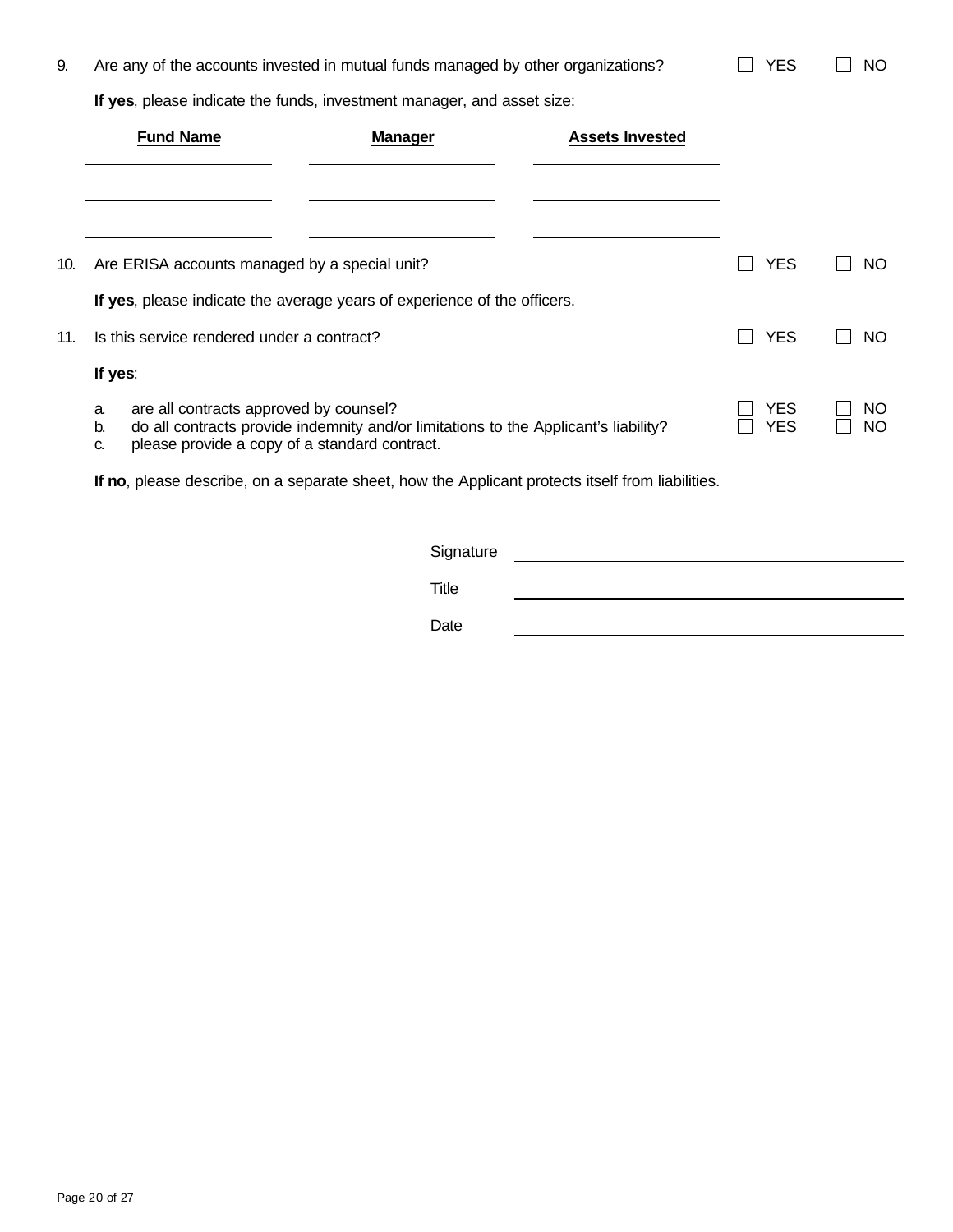## **SUPPLEMENTAL APPLICATION PART G BANKERS PROFESSIONAL LIABILITY POLICY**

## **G. PROPRIETARY MUTUAL FUNDS**

| 1. | Name of Applicant:                                                                                                                                                                                                                                                                                                                            |                                                                                                                                                                                                                                                                                                                                         |           |                                                                                                |                                                                                  |  |
|----|-----------------------------------------------------------------------------------------------------------------------------------------------------------------------------------------------------------------------------------------------------------------------------------------------------------------------------------------------|-----------------------------------------------------------------------------------------------------------------------------------------------------------------------------------------------------------------------------------------------------------------------------------------------------------------------------------------|-----------|------------------------------------------------------------------------------------------------|----------------------------------------------------------------------------------|--|
| 2. | Name of Agent and Agent's License Number:                                                                                                                                                                                                                                                                                                     |                                                                                                                                                                                                                                                                                                                                         |           |                                                                                                |                                                                                  |  |
| 3. | Year service established or purchased:<br><u> 1990 - Jan Barnett, fransk politiker (</u>                                                                                                                                                                                                                                                      |                                                                                                                                                                                                                                                                                                                                         |           |                                                                                                |                                                                                  |  |
| 4. | Please indicate the number of investment companies as defined by the<br>a.<br>Investment Company Act of 1940 for which services are provided.<br>What is the total market value of the assets of these funds?<br>b.<br>What is the value of the assets in the largest fund?<br>c.<br>d.<br>Please provide a current prospectus for each fund. |                                                                                                                                                                                                                                                                                                                                         |           |                                                                                                |                                                                                  |  |
| 5. | a.<br>b.<br>C.<br>d.<br>е.<br>f.<br>g.                                                                                                                                                                                                                                                                                                        | Which of the following services does the Applicant provide?<br>Accounting<br><b>Custody of Securities</b><br><b>Distribution</b><br><b>Investment Advice</b><br><b>Transfer Agency</b><br>Valuation<br>Other:<br><u> 1990 - Johann Barn, mars ann an t-Amhain ann an t-Amhain ann an t-Amhain ann an t-Amhain an t-Amhain ann an t-</u> |           | <b>YES</b><br><b>YES</b><br><b>YES</b><br><b>YES</b><br><b>YES</b><br><b>YES</b><br><b>YES</b> | NO<br><b>NO</b><br><b>NO</b><br><b>NO</b><br><b>NO</b><br><b>NO</b><br><b>NO</b> |  |
| 6. |                                                                                                                                                                                                                                                                                                                                               | Does the Applicant staff a separate servicing unit for Mutual Funds?<br>If no, please provide a listing of outside service providers:                                                                                                                                                                                                   |           | <b>YES</b>                                                                                     | <b>NO</b>                                                                        |  |
| 7. |                                                                                                                                                                                                                                                                                                                                               | Describe, on a separate sheet, any auditing procedures associated with these services.                                                                                                                                                                                                                                                  |           |                                                                                                |                                                                                  |  |
| 8. |                                                                                                                                                                                                                                                                                                                                               | Is this service rendered under a contract?                                                                                                                                                                                                                                                                                              |           | <b>YES</b>                                                                                     | <b>NO</b>                                                                        |  |
|    | If yes:                                                                                                                                                                                                                                                                                                                                       |                                                                                                                                                                                                                                                                                                                                         |           |                                                                                                |                                                                                  |  |
|    | а.<br>b.<br>C.                                                                                                                                                                                                                                                                                                                                | are all contracts approved by counsel?<br>do all contracts provide indemnity and/or limitations to the Applicant's liability?<br>please provide a copy of a standard contract.                                                                                                                                                          |           | <b>YES</b><br><b>YES</b>                                                                       | ΝO<br><b>NO</b>                                                                  |  |
|    | If no, please describe, on a separate sheet, how the Applicant protects itself from liabilities.                                                                                                                                                                                                                                              |                                                                                                                                                                                                                                                                                                                                         |           |                                                                                                |                                                                                  |  |
|    |                                                                                                                                                                                                                                                                                                                                               |                                                                                                                                                                                                                                                                                                                                         | Signature |                                                                                                |                                                                                  |  |
|    |                                                                                                                                                                                                                                                                                                                                               |                                                                                                                                                                                                                                                                                                                                         | Title     |                                                                                                |                                                                                  |  |
|    |                                                                                                                                                                                                                                                                                                                                               |                                                                                                                                                                                                                                                                                                                                         | Date      |                                                                                                |                                                                                  |  |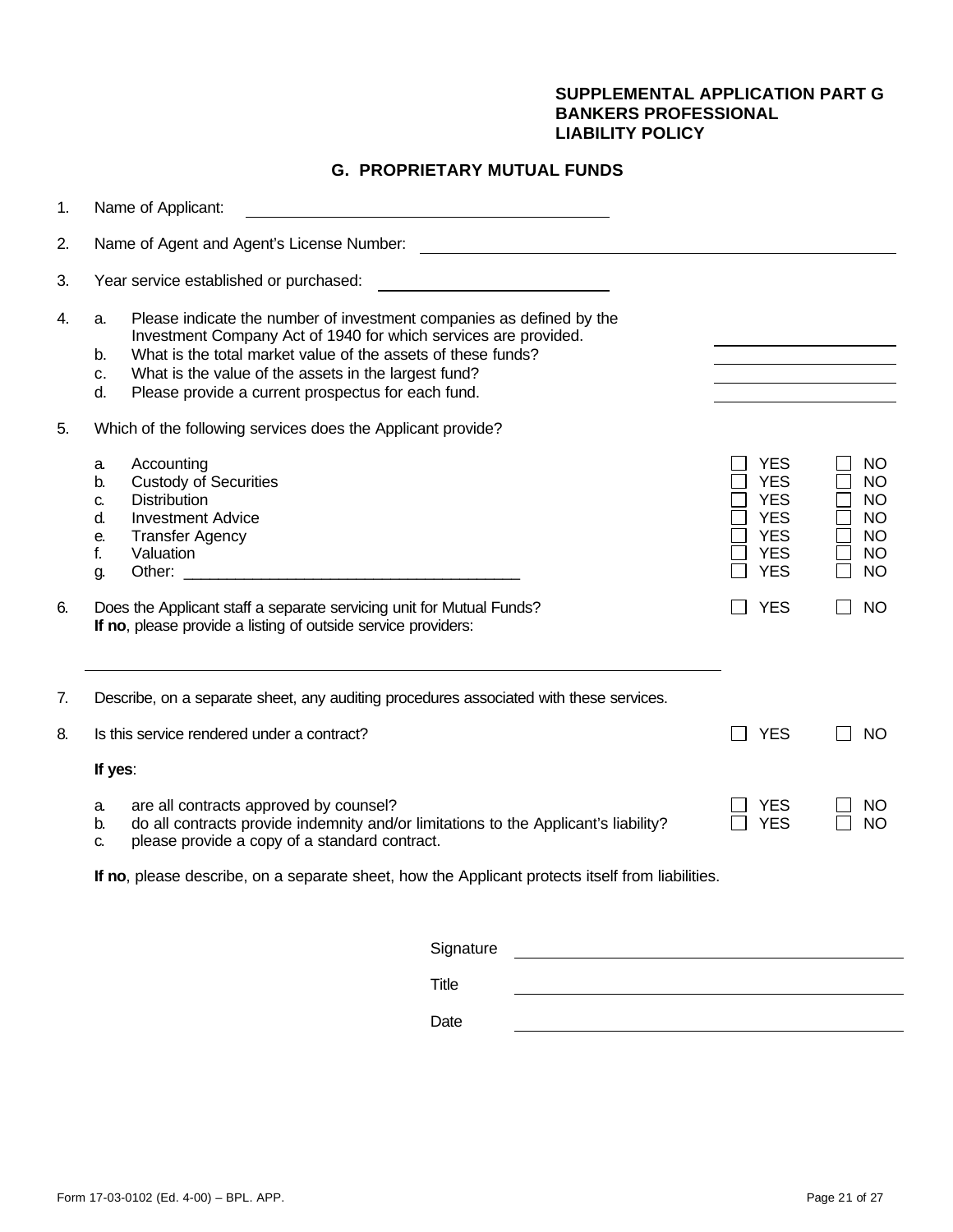## **SUPPLEMENTAL APPLICATION PART H BANKERS PROFESSIONAL LIABILITY POLICY**

## **H. REAL ESTATE AGENCY**

| 1. |    |                   | Name of Applicant:                  |                                                                                                                                         |                                                                                                                      |                                    |            |           |
|----|----|-------------------|-------------------------------------|-----------------------------------------------------------------------------------------------------------------------------------------|----------------------------------------------------------------------------------------------------------------------|------------------------------------|------------|-----------|
| 2. |    |                   |                                     |                                                                                                                                         |                                                                                                                      |                                    |            |           |
| 3. |    |                   |                                     | Year service established or purchased:                                                                                                  | <u> 1980 - Jan Samuel Barbara, politik eta politik eta politik eta politik eta politik eta politik eta politik e</u> |                                    |            |           |
| 4. |    |                   | <b>Real Estate Broker or Agent:</b> |                                                                                                                                         |                                                                                                                      |                                    |            |           |
|    | a. |                   |                                     | Does the Applicant perform real estate broker or agent functions?                                                                       |                                                                                                                      |                                    | <b>YES</b> | <b>NO</b> |
|    |    |                   |                                     | If yes, provide the following information for the past year:                                                                            |                                                                                                                      |                                    |            |           |
|    |    |                   |                                     | <b>Number of</b><br><b>Properties</b><br>Sold                                                                                           | <b>Total Value</b>                                                                                                   | <b>Total</b><br><b>Commissions</b> |            |           |
|    |    | (1)<br>(2)<br>(3) | Commercial<br>Residential<br>Other  |                                                                                                                                         | <u> The Common School (1989)</u>                                                                                     |                                    |            |           |
|    |    |                   | <b>TOTALS</b>                       |                                                                                                                                         |                                                                                                                      |                                    |            |           |
|    | b. |                   |                                     | Number of employees who are licensed as a real estate broker or agent?                                                                  |                                                                                                                      |                                    |            |           |
| 5. |    |                   | <b>Real Estate Appraiser:</b>       |                                                                                                                                         |                                                                                                                      |                                    |            |           |
|    | a. |                   |                                     | Does the Applicant perform real estate appraiser functions?                                                                             |                                                                                                                      |                                    | <b>YES</b> | <b>NO</b> |
|    |    |                   |                                     | If yes, provide the following for the past year:                                                                                        |                                                                                                                      |                                    |            |           |
|    |    |                   |                                     | <b>Number of</b><br><b>Appraisals</b>                                                                                                   | Fee Income                                                                                                           |                                    |            |           |
|    |    | (1)<br>(2)<br>(3) | Commercial<br>Residential<br>Other  | <u> 1989 - Johann Barbara, martxa a</u>                                                                                                 |                                                                                                                      |                                    |            |           |
|    |    |                   | <b>TOTALS</b>                       |                                                                                                                                         |                                                                                                                      |                                    |            |           |
|    | b. |                   |                                     | Number of employees acting as real estate appraisers?                                                                                   |                                                                                                                      |                                    |            |           |
|    | C. |                   |                                     | Are all real estate appraisers required to obtain professional certification and belong<br>to professional associations for appraisers? |                                                                                                                      |                                    | <b>YES</b> | <b>NO</b> |
|    |    |                   |                                     | If yes, indicate the certifications and professional associations:                                                                      |                                                                                                                      |                                    |            |           |
|    |    |                   |                                     |                                                                                                                                         |                                                                                                                      |                                    |            |           |
|    |    |                   |                                     |                                                                                                                                         |                                                                                                                      |                                    |            |           |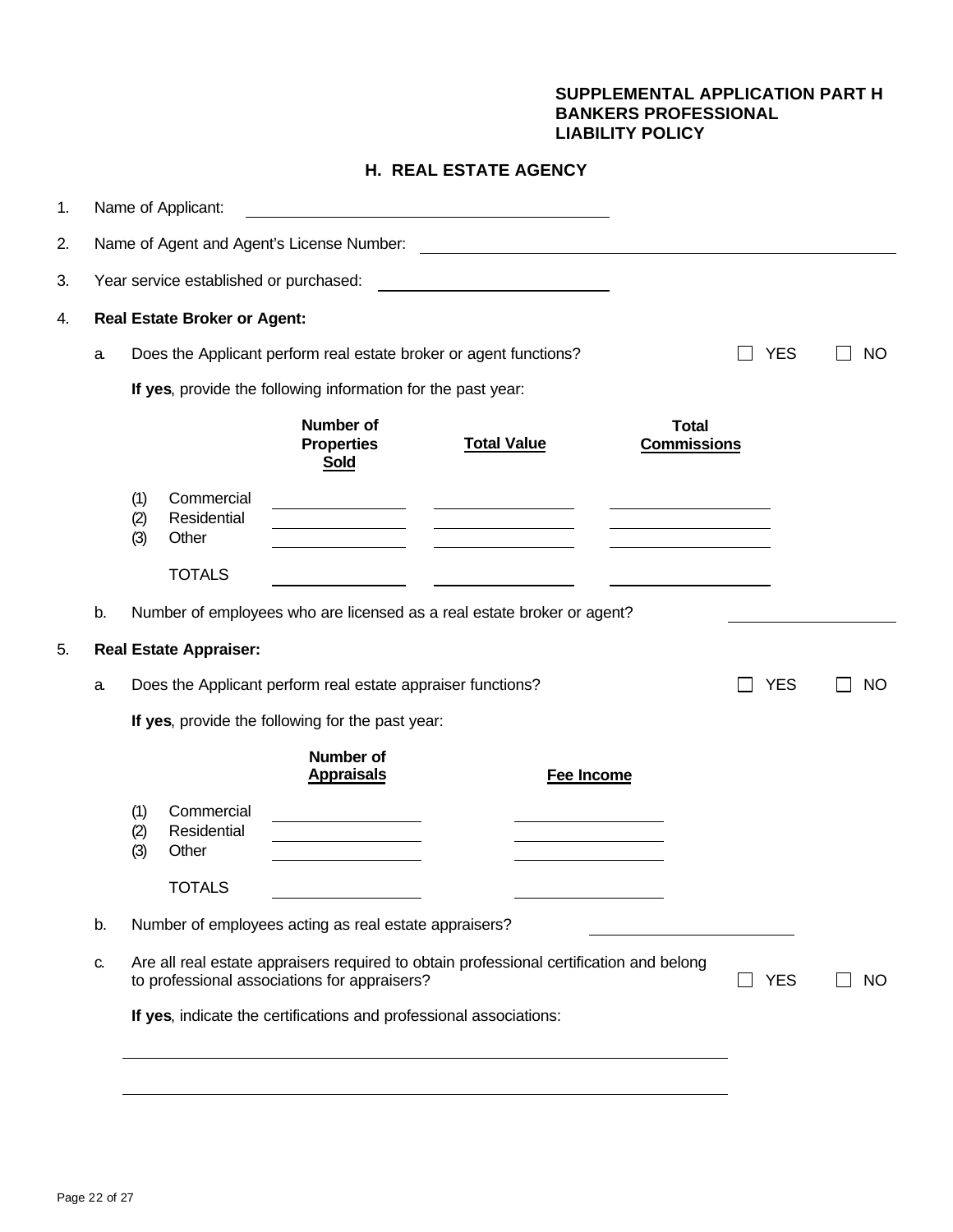# 6. **Real Estate Manager:**

| Does the Applicant perform real management functions? | $\Box$ YES | $\vert$ $\vert$ NO |
|-------------------------------------------------------|------------|--------------------|
| <b>If yes, provide the following:</b>                 |            |                    |

|    |                |                                    | Number of<br><b>Properties</b><br><b>Managed</b>                                                                                 | <b>Estimated</b><br><b>Total Value</b>           | <b>Management</b><br><b>Fees</b>                                                                                       |            |           |
|----|----------------|------------------------------------|----------------------------------------------------------------------------------------------------------------------------------|--------------------------------------------------|------------------------------------------------------------------------------------------------------------------------|------------|-----------|
|    | a.<br>b.<br>C. | Commercial<br>Residential<br>Other | <u> 1990 - Johann Barbara, politik eta politikar</u><br><u> 1989 - Johann Barbara, martin basa</u>                               | and the control of the control of the control of |                                                                                                                        |            |           |
|    |                | <b>TOTALS</b>                      |                                                                                                                                  |                                                  |                                                                                                                        |            |           |
| 7. |                |                                    | Do sales contracts and/or property management contracts provide<br>indemnity and/or limitations as to the Applicant's liability? |                                                  |                                                                                                                        | <b>YES</b> | <b>NO</b> |
|    |                |                                    | If no, please explain policies and procedures:                                                                                   |                                                  |                                                                                                                        |            |           |
|    |                |                                    |                                                                                                                                  |                                                  |                                                                                                                        |            |           |
| 8. |                |                                    | Does the Applicant require a hazardous waste survey before<br>accepting appointment as manager of properties?                    |                                                  |                                                                                                                        | <b>YES</b> | <b>NO</b> |
|    |                |                                    | If no, please explain policies and procedures:                                                                                   |                                                  |                                                                                                                        |            |           |
|    |                |                                    |                                                                                                                                  |                                                  |                                                                                                                        |            |           |
| 9. |                |                                    | Are there specific guidelines regarding the maintenance of insurance on managed properties?                                      |                                                  |                                                                                                                        | <b>YES</b> | <b>NO</b> |
|    |                |                                    |                                                                                                                                  |                                                  |                                                                                                                        |            |           |
|    |                |                                    |                                                                                                                                  | Signature                                        | <u> 1980 - Johann Stoff, deutscher Stoffen und der Stoffen und der Stoffen und der Stoffen und der Stoffen und der</u> |            |           |

Title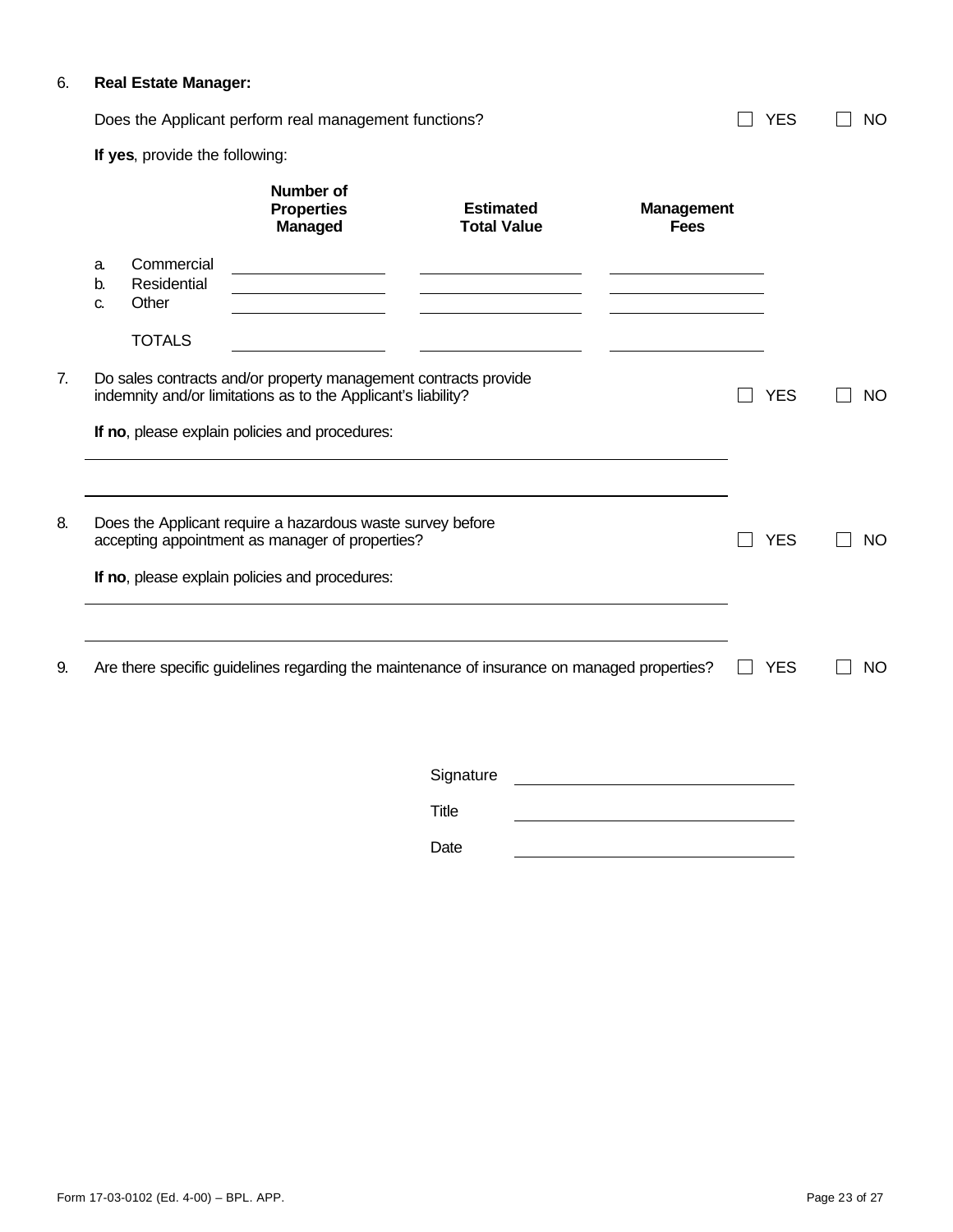## **SUPPLEMENTAL APPLICATION PART I BANKERS PROFESSIONAL LIABILITY POLICY**

# **I. SECURITIES BROKER/DEALER**

| 1.  |                                                                                  | Name of Applicant:                                                                                                                                                                                                                                                                                                                                                                                                  |                      |     |  |  |
|-----|----------------------------------------------------------------------------------|---------------------------------------------------------------------------------------------------------------------------------------------------------------------------------------------------------------------------------------------------------------------------------------------------------------------------------------------------------------------------------------------------------------------|----------------------|-----|--|--|
| 2.  | Name of Agent and Agent's License Number:                                        |                                                                                                                                                                                                                                                                                                                                                                                                                     |                      |     |  |  |
| 3.  |                                                                                  | Year service established or purchased:                                                                                                                                                                                                                                                                                                                                                                              |                      |     |  |  |
| 4.  |                                                                                  | Number of Registered Representatives:                                                                                                                                                                                                                                                                                                                                                                               |                      |     |  |  |
| 5.  |                                                                                  | Name and title of person who has functional responsibility for monitoring compliance of<br><b>Registered Representatives:</b>                                                                                                                                                                                                                                                                                       |                      |     |  |  |
| 6.  | Total annual revenue from brokerage commissions:                                 |                                                                                                                                                                                                                                                                                                                                                                                                                     |                      |     |  |  |
| 7.  |                                                                                  | Average daily trading volume:                                                                                                                                                                                                                                                                                                                                                                                       |                      |     |  |  |
| 8.  |                                                                                  | State percentage of volume of margin account transactions?                                                                                                                                                                                                                                                                                                                                                          |                      |     |  |  |
| 9.  |                                                                                  | What percentage of accounts are:                                                                                                                                                                                                                                                                                                                                                                                    |                      |     |  |  |
|     |                                                                                  | Individual<br>Corporate<br>Institutional<br>Other                                                                                                                                                                                                                                                                                                                                                                   |                      |     |  |  |
| 10. | a.                                                                               | Name and title of person who has functional responsibility for receiving and resolving<br>customer complaints:                                                                                                                                                                                                                                                                                                      |                      |     |  |  |
|     | b.                                                                               | Give number of complaints received in the past three years:                                                                                                                                                                                                                                                                                                                                                         |                      |     |  |  |
|     | c.                                                                               | How many were unresolved after 60 days?                                                                                                                                                                                                                                                                                                                                                                             |                      |     |  |  |
| 11. |                                                                                  | State percentage of revenues which are derived from the following:                                                                                                                                                                                                                                                                                                                                                  |                      |     |  |  |
|     | a.<br>b.<br>с.<br>d.<br>е.<br>f.<br>g.<br>h.<br>i.<br>j.<br>k.<br>I.<br>m.<br>n. | <b>Listed Stocks</b><br><b>Unlisted Stocks</b><br><b>Bonds</b><br>Unregistered Stocks and Bonds<br><b>Commercial Paper</b><br><b>Options Contracts</b><br><b>Commodity Futures</b><br>International Securities (non-domestic stock exchange)<br><b>Mutual Funds</b><br><b>Limited Partnerships</b><br><b>Direct Private Placements</b><br><b>Market Making/Specialist</b><br>Underwriting<br>Other (please specify) |                      |     |  |  |
| 12. | a.                                                                               | Does the brokerage operation clear its own trades?                                                                                                                                                                                                                                                                                                                                                                  | <b>YES</b><br>$\Box$ | NO. |  |  |
|     |                                                                                  | If no, indicate the name of the broker or clearing agent used:                                                                                                                                                                                                                                                                                                                                                      |                      |     |  |  |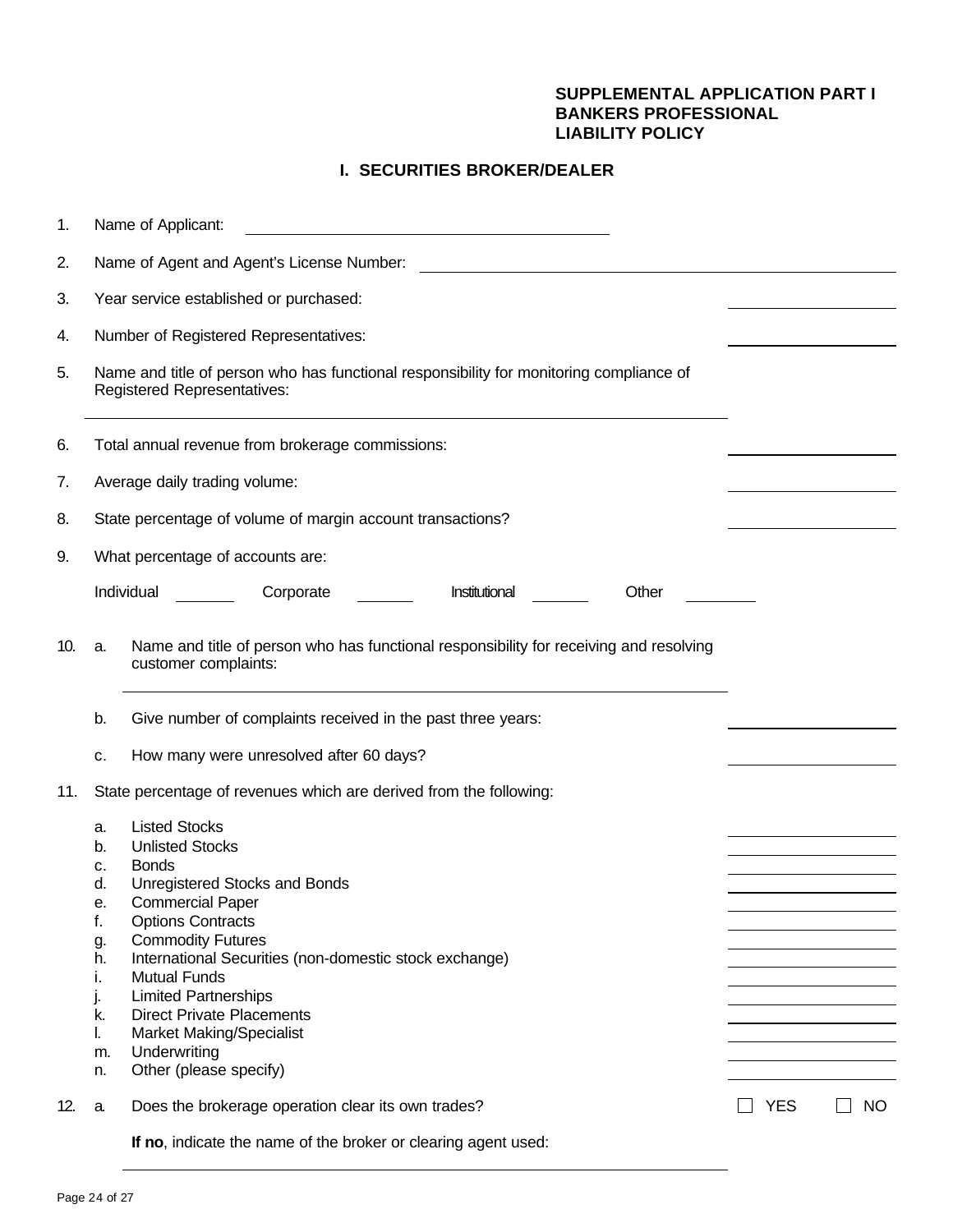| b.                                                                                                       | Is the broker or clearing agent selection reviewed annually? |  |                                                                                                                                                                                                                                                                                                                                                                                                                                                                                                                              | <b>NO</b>                                                                        |
|----------------------------------------------------------------------------------------------------------|--------------------------------------------------------------|--|------------------------------------------------------------------------------------------------------------------------------------------------------------------------------------------------------------------------------------------------------------------------------------------------------------------------------------------------------------------------------------------------------------------------------------------------------------------------------------------------------------------------------|----------------------------------------------------------------------------------|
| C.                                                                                                       | protect the Applicant for improperly executed trades?        |  |                                                                                                                                                                                                                                                                                                                                                                                                                                                                                                                              | <b>NO</b>                                                                        |
| a.                                                                                                       |                                                              |  | $\blacksquare$                                                                                                                                                                                                                                                                                                                                                                                                                                                                                                               | <b>NO</b>                                                                        |
| b.                                                                                                       | Does the contract contain an arbitration agreement?          |  |                                                                                                                                                                                                                                                                                                                                                                                                                                                                                                                              | NO                                                                               |
| C.                                                                                                       | investment advice is to be given?                            |  |                                                                                                                                                                                                                                                                                                                                                                                                                                                                                                                              | <b>NO</b>                                                                        |
| d.                                                                                                       | Please provide a copy of a standard contract.                |  |                                                                                                                                                                                                                                                                                                                                                                                                                                                                                                                              |                                                                                  |
| a.                                                                                                       | Does the Applicant have an economic forecasting operation?   |  |                                                                                                                                                                                                                                                                                                                                                                                                                                                                                                                              | <b>NO</b>                                                                        |
|                                                                                                          |                                                              |  |                                                                                                                                                                                                                                                                                                                                                                                                                                                                                                                              |                                                                                  |
| What was the total fee income generated from these forecasting activities during the<br>b.<br>past year? |                                                              |  |                                                                                                                                                                                                                                                                                                                                                                                                                                                                                                                              |                                                                                  |
|                                                                                                          |                                                              |  |                                                                                                                                                                                                                                                                                                                                                                                                                                                                                                                              |                                                                                  |
|                                                                                                          | Signature                                                    |  |                                                                                                                                                                                                                                                                                                                                                                                                                                                                                                                              |                                                                                  |
|                                                                                                          | <b>Title</b>                                                 |  |                                                                                                                                                                                                                                                                                                                                                                                                                                                                                                                              |                                                                                  |
|                                                                                                          |                                                              |  | Is there a hold harmless clause in the contract with the broker or clearing agent to<br>Do clients sign a written brokerage contract with the Applicant's brokerage operation?<br>If the operation is a discount brokerage, does the contract or other literature given to<br>customers clearly define the firm's responsibility and specifically indicate that no<br>If yes, please provide, on a separate sheet, full details describing the types of<br>financial and economic advisory projects performed for customers. | <b>YES</b><br><b>YES</b><br><b>YES</b><br><b>YES</b><br><b>YES</b><br><b>YES</b> |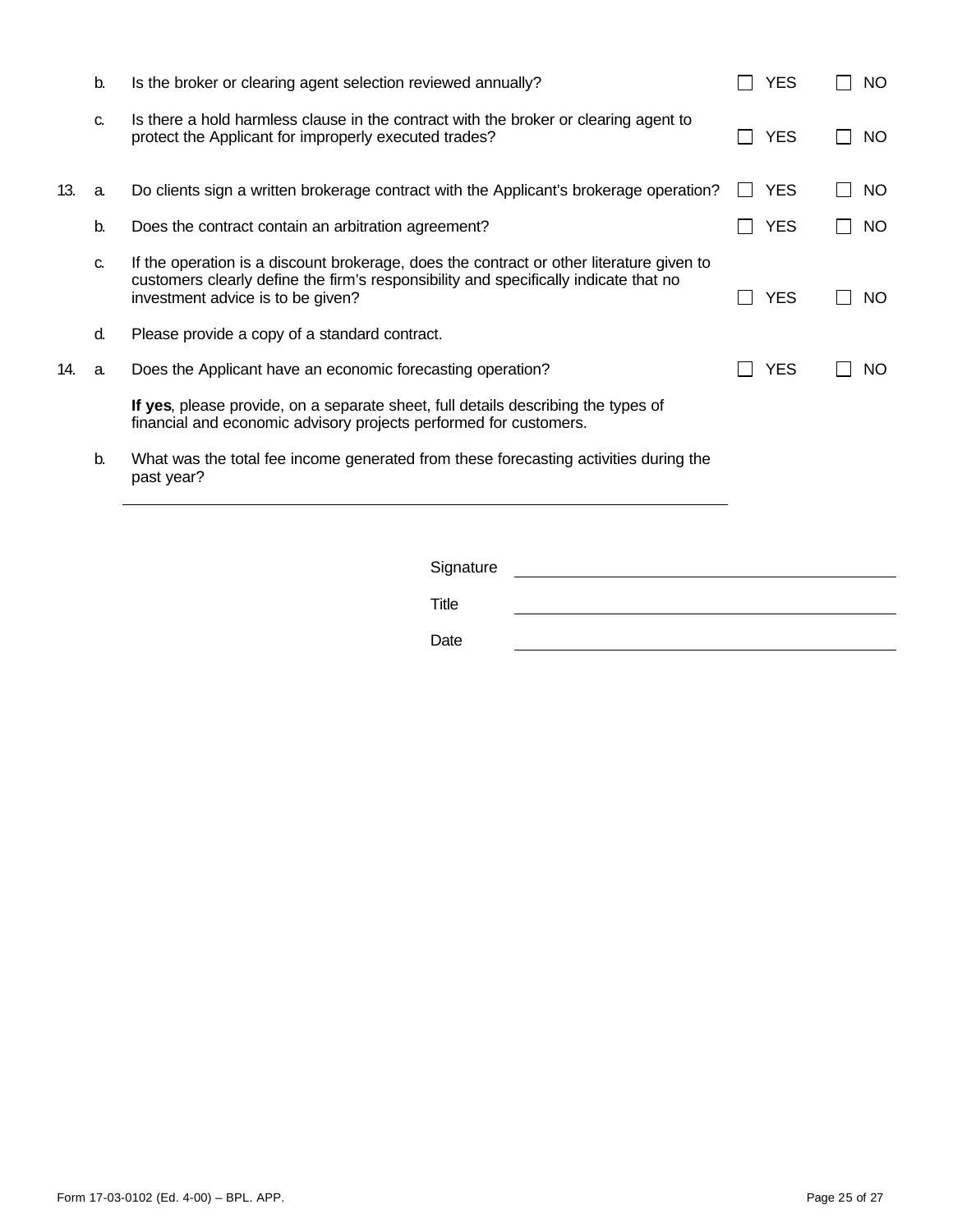## **SUPPLEMENTAL APPLICATION PART J BANKERS PROFESSIONAL LIABILITY POLICY**

# **J. WIRE TRANSFER SERVICES**

| 1. |                                                                                                                                                                                                       | Name of Applicant:                                                                     |                                                                                            |            |           |
|----|-------------------------------------------------------------------------------------------------------------------------------------------------------------------------------------------------------|----------------------------------------------------------------------------------------|--------------------------------------------------------------------------------------------|------------|-----------|
| 2. | Name of Agent and Agent's License Number:<br><u> 1980 - Johann Barbara, martxa alemaniar arg</u>                                                                                                      |                                                                                        |                                                                                            |            |           |
| 3. | Year service established or purchased:                                                                                                                                                                |                                                                                        |                                                                                            |            |           |
| 4. |                                                                                                                                                                                                       | Please provide the following information about the Applicant's wire transfer services: |                                                                                            |            |           |
|    | a.                                                                                                                                                                                                    | <b>Number of Customers</b>                                                             |                                                                                            |            |           |
|    | b.                                                                                                                                                                                                    | Average Daily Volume                                                                   | \$                                                                                         |            |           |
|    | с.                                                                                                                                                                                                    | <b>Typical Highest Dollar Amount</b>                                                   | $\boldsymbol{\mathsf{S}}$                                                                  |            |           |
|    | d.                                                                                                                                                                                                    | <b>Typical Average Dollar Amount</b>                                                   | \$                                                                                         |            |           |
| 5. | Does the Wire Transfer Department maintain customer authorization records which list the<br>individuals in a customer's firm who are approved for wire transfer along with the amounts<br>authorized? |                                                                                        |                                                                                            |            | <b>NO</b> |
| 6. | Does the Wire Transfer Department utilize tape recorded conversation verification procedures?                                                                                                         |                                                                                        |                                                                                            |            | <b>NO</b> |
| 7. |                                                                                                                                                                                                       |                                                                                        | Does the Wire Transfer Department utilize second person call-back verification procedures? | <b>YES</b> | <b>NO</b> |
| 8. |                                                                                                                                                                                                       | Does the applicant set internal wire transfer authorization levels?                    |                                                                                            | <b>YES</b> | <b>NO</b> |
| 9. | a.                                                                                                                                                                                                    | customer complaints:                                                                   | Name and title of person who has functional responsibility for receiving and resolving     |            |           |
|    | b.                                                                                                                                                                                                    | Give number of complaints received in the past year:                                   |                                                                                            |            |           |
|    | C.                                                                                                                                                                                                    | How many were unresolved after sixty (60) days?                                        |                                                                                            |            |           |
|    |                                                                                                                                                                                                       |                                                                                        |                                                                                            |            |           |
|    |                                                                                                                                                                                                       |                                                                                        | Signature                                                                                  |            |           |
|    |                                                                                                                                                                                                       |                                                                                        | <b>Title</b>                                                                               |            |           |
|    |                                                                                                                                                                                                       |                                                                                        | Date                                                                                       |            |           |